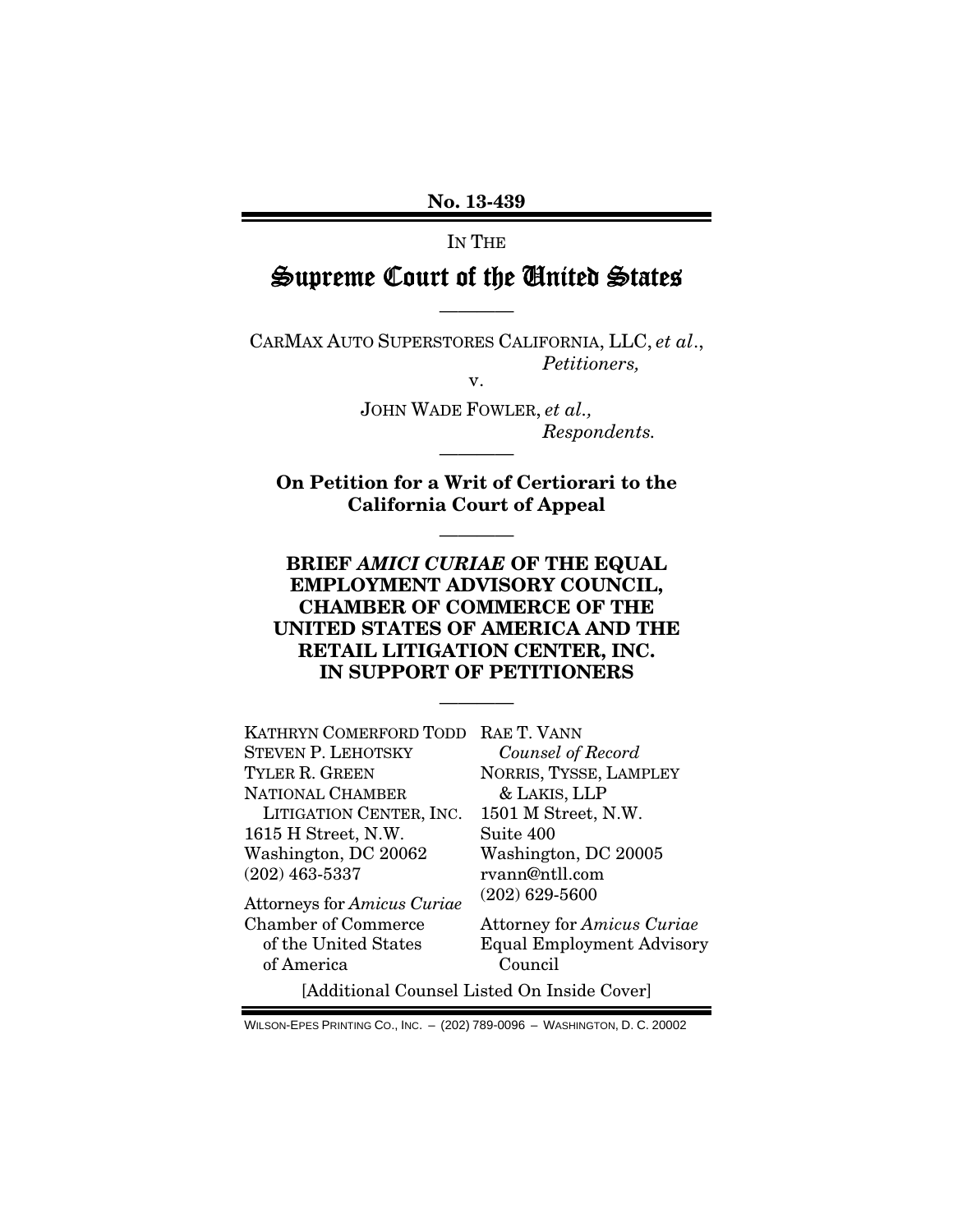DEBORAH R. WHITE RETAIL LITIGATION CENTER, INC. 1700 N. Moore Street Suite 2250 Arlington, VA 22209 (703) 600-2067

Attorney for *Amicus Curiae* Retail Litigation Center, Inc.

November 2013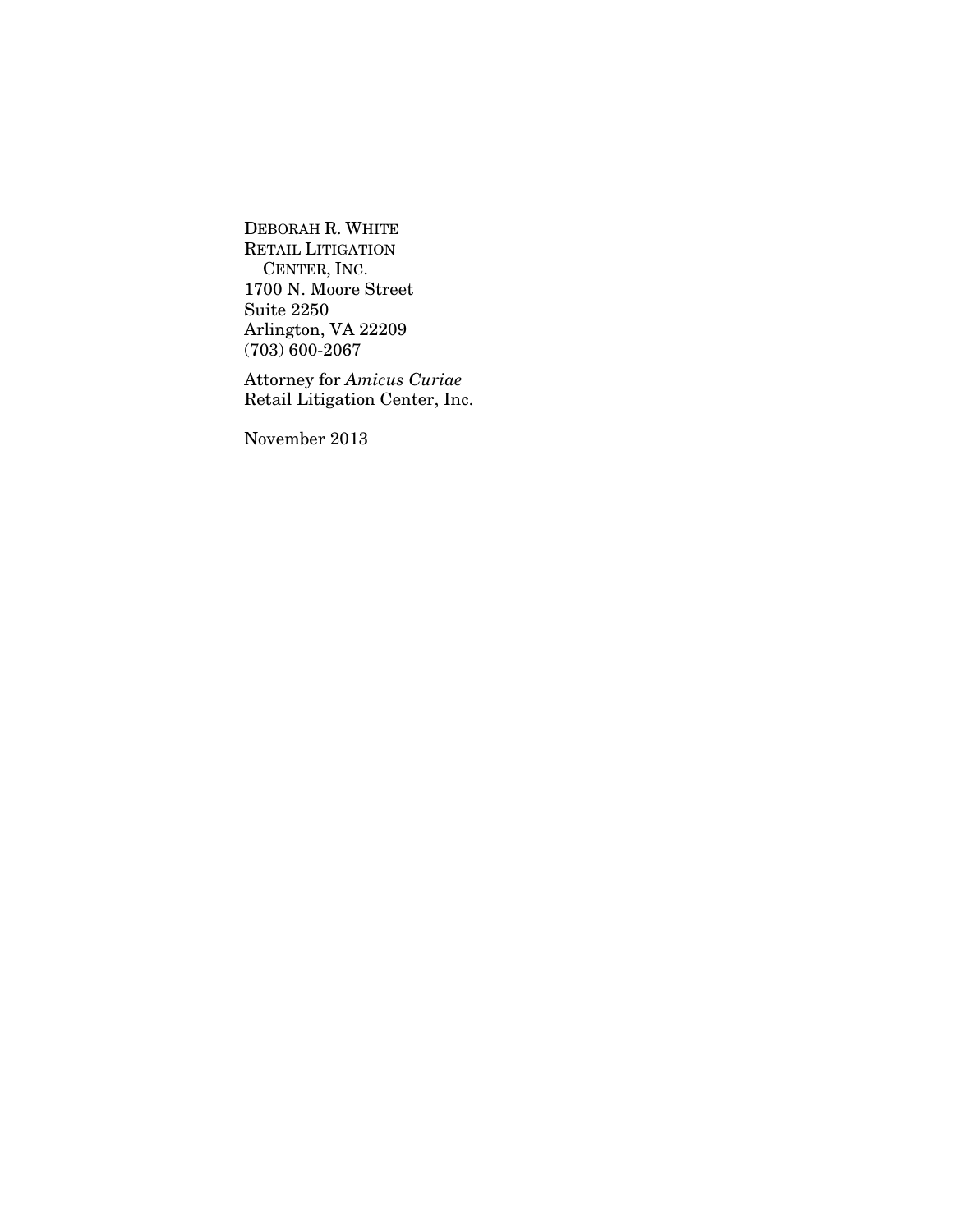# TABLE OF CONTENTS

|                                                                                                                                                                                                | Page           |
|------------------------------------------------------------------------------------------------------------------------------------------------------------------------------------------------|----------------|
| TABLE OF AUTHORITIES                                                                                                                                                                           | iii            |
| INTEREST OF THE AMICI CURIAE                                                                                                                                                                   | $\overline{2}$ |
| STATEMENT OF THE CASE                                                                                                                                                                          | $\overline{4}$ |
| SUMMARY OF REASONS FOR GRANTING                                                                                                                                                                | 6              |
| <b>REASONS FOR GRANTING THE WRIT</b>                                                                                                                                                           | 8              |
| THE DECISION BELOW CONFLICTS<br>I.<br>WITH THE FAA, AS CONSTRUED<br>IN CONCEPCION AND ITALIAN                                                                                                  | 8              |
| A. The FAA Demands That Arbitration<br>Agreements Be Enforced According                                                                                                                        | 9              |
| B. Mandating The Availability Of Class<br>Procedures For Certain Types Of<br>Claims On Policy Grounds Where<br>There Exists No Contractual Basis<br>For Doing So Contravenes The FAA           | 12             |
| PERMITTING<br>II.<br>THE CALIFORNIA<br>COURTS TO DISREGARD CONCEP-<br>CION AND ITALIAN COLORS WOULD<br>UNDERMINE THE CONSIDERABLE<br>BENEFITS OF INDIVIDUAL ARBI-<br>TRATION IN THE EMPLOYMENT | 14             |
| A. There Is No Basis For Creating A<br>Special Exception To Concepcion And<br>Italian Colors For Employment                                                                                    |                |
| Arbitration Agreements                                                                                                                                                                         | 15             |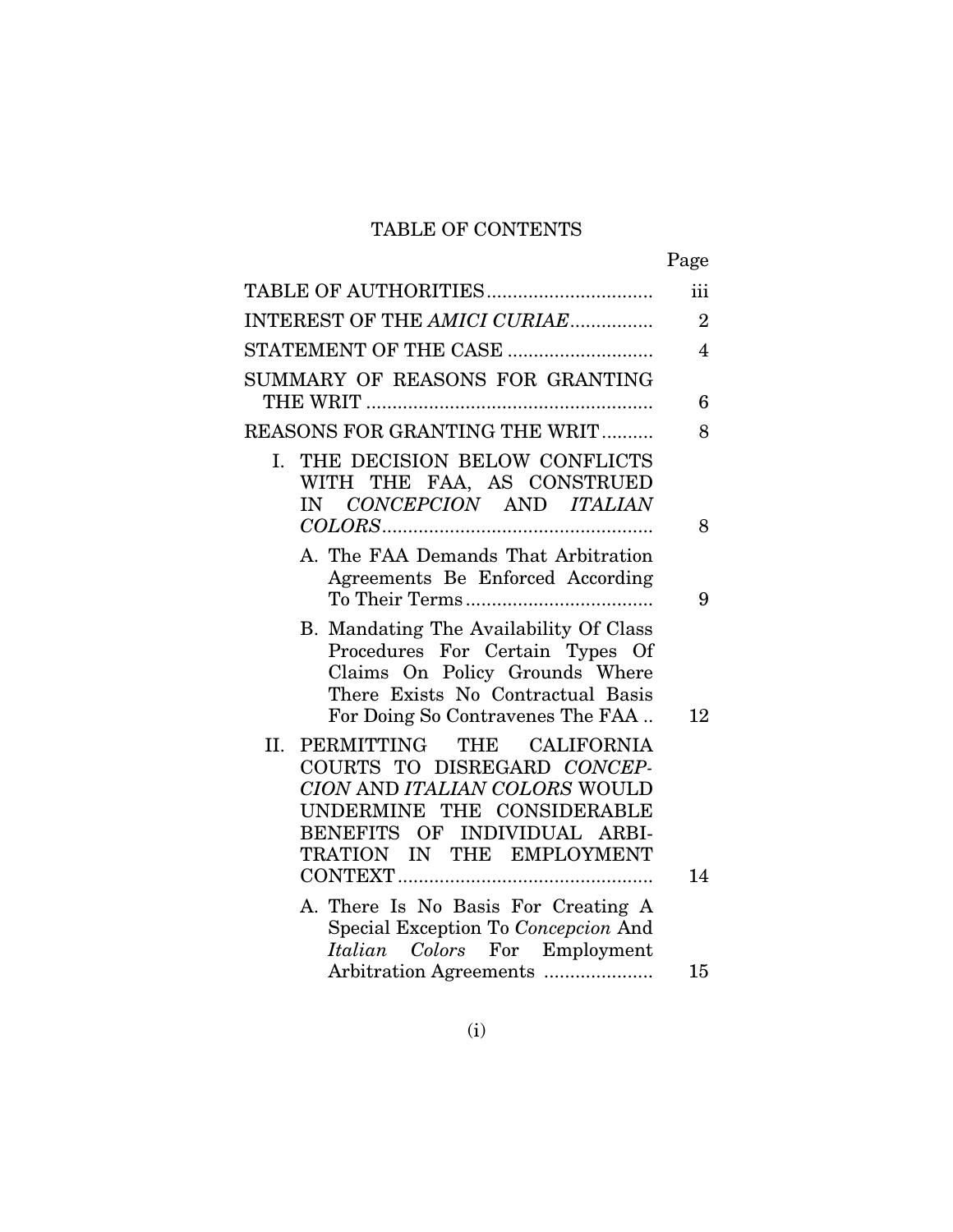# TABLE OF CONTENTS—Continued

# Page

| B. <i>Gentry</i> Calls Into Question The Long- |    |
|------------------------------------------------|----|
| Term Viability Of Employment                   |    |
|                                                | 18 |
|                                                | 19 |

ii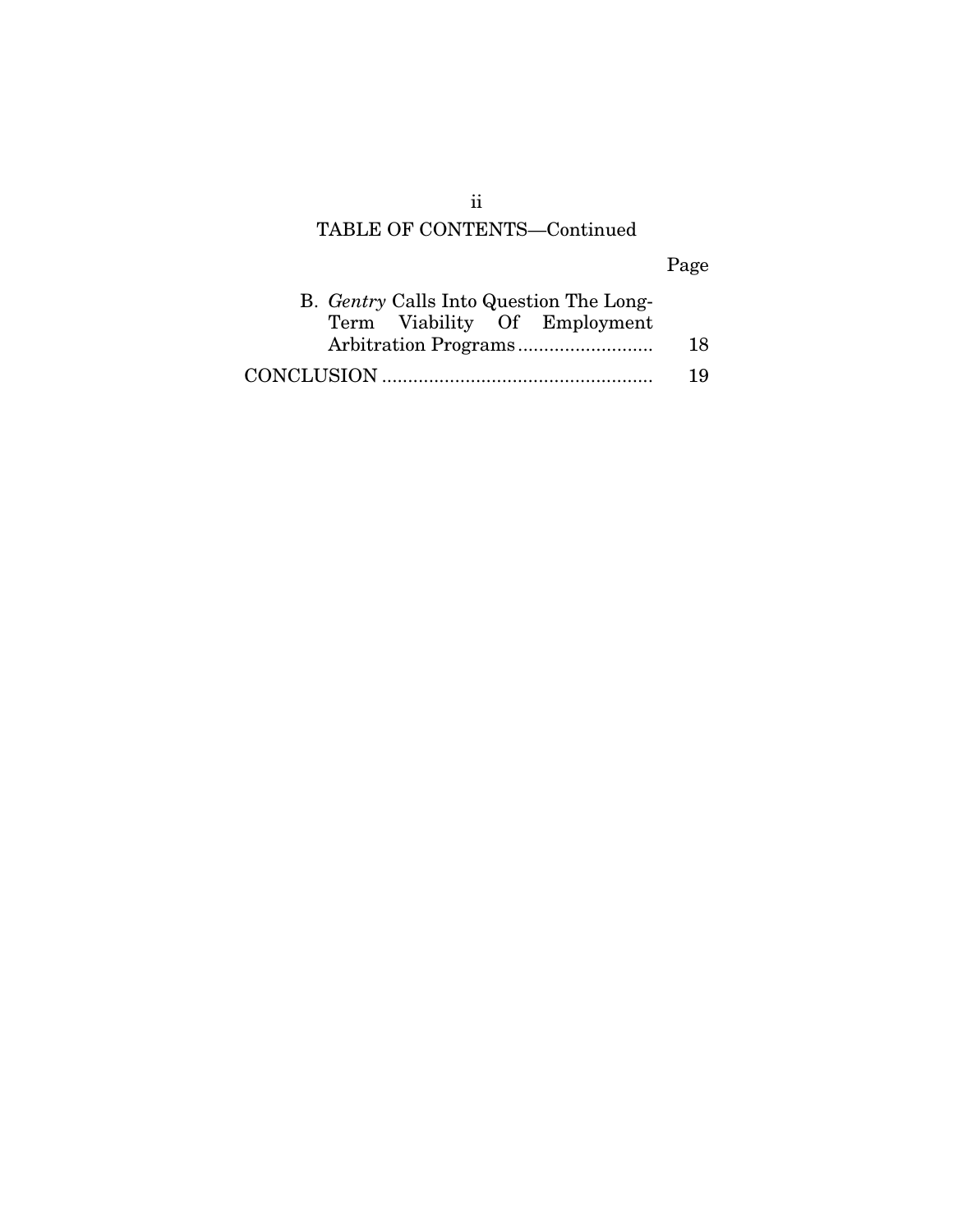# iii TABLE OF AUTHORITIES

# FEDERAL CASES Page(s)

| AT&T Mobility, LLC v. Concepcion, 131 S.                                                                                                                          |      |
|-------------------------------------------------------------------------------------------------------------------------------------------------------------------|------|
| American Express Co. v. Italian Colors<br>Restaurant, 133 S. Ct. 2304 (2013) passim                                                                               |      |
| Circuit City Stores, Inc. v. Adams, 532 U.S.                                                                                                                      |      |
| Cunningham v. Leslie's Poolmart, Inc.,<br>2013 BL 199888 (C.D. Cal. June 25,                                                                                      | 11   |
| Dean Witter Reynolds, Inc. v. Byrd, 470                                                                                                                           | 7, 9 |
| $EEOC$ v. Waffle House, Inc., 534 U.S. 279                                                                                                                        | 12   |
| Gilmer v. Interstate/Johnson Lane Corp.,                                                                                                                          | 12   |
| Green Tree Financial Corp. v. Bazzle, 539                                                                                                                         | 6    |
| Green Tree Financial Corp.-Alabama v.<br>Randolph, 531 U.S. 79 (2000)                                                                                             | 12   |
| Hall St. Associates, LLC v. Mattel, Inc., 552                                                                                                                     | 12   |
| In re American Express Merchants'<br>Litigation, 667 F.3d 204 (2d Cir. 2012),<br>rev'd sub nom., American Express Co. v.<br>Italian Colors Restaurant, 133 S. Ct. |      |
|                                                                                                                                                                   | 13   |
| Mastrobuono v. Shearson Lehman Hutton,                                                                                                                            | 6    |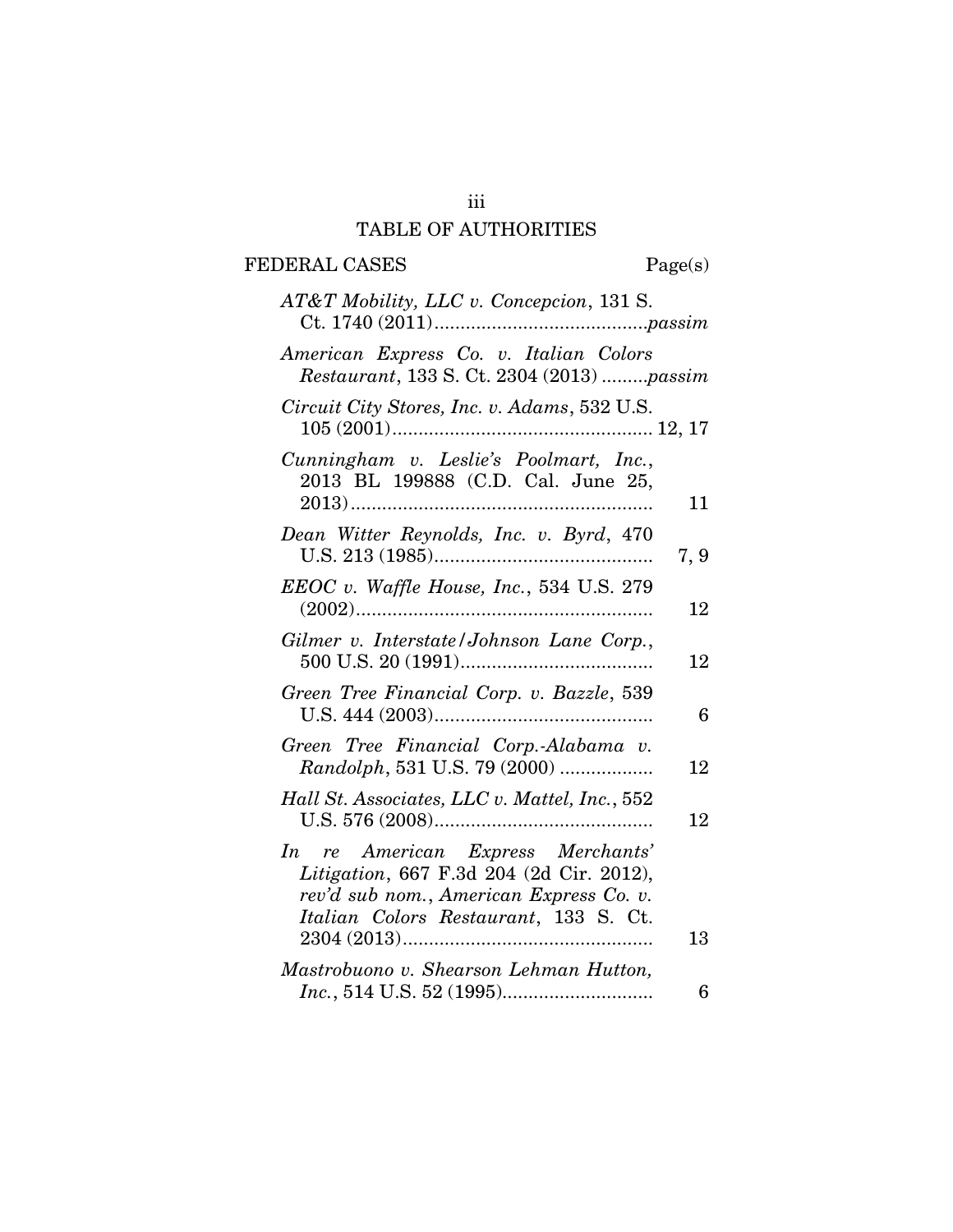# iv TABLE OF AUTHORITIES—Continued

| 9    | Mitsubishi Motors Corp. v. Soler Chrysler-<br>Plymouth, Inc., 473 U.S. 614 (1985)       |
|------|-----------------------------------------------------------------------------------------|
| 8, 9 | Rodriguez de Quijas v. Shearson / American<br><i>Express, Inc., 490 U.S. 477 (1989)</i> |
| 15   | Sonic-Calabasas A, Inc. v. Moreno, 132 S.                                               |
| 9    | Stolt-Nielsen S.A. v. AnimalFeeds<br>International Corp., 559 U.S. 662 (2010).          |
| 18   | Wal-Mart Stores, Inc. v. Dukes, 131 S. Ct.                                              |
|      | <b>STATE CASES</b>                                                                      |
| 5    | Brinker Restaurant Corp. v. Superior                                                    |
|      | Discover Bank v. Superior Court, 113 P.3d                                               |
|      | Gentry v. Superior Court, 165 P.3d 556                                                  |
| 15   | Sonic-Calabasas A, Inc. v. Moreno, 247<br>P.3d 130 (Cal. 2011), vacated, 132 S. Ct.     |
|      | Sonic-Calabasas A, Inc. v. Moreno, 2013 BL<br>287605 (Cal. Oct. 17, 2013)  15, 16       |
|      | FEDERAL STATUTES                                                                        |
|      | Federal Arbitration Act,                                                                |
|      | National Labor Relations Act.                                                           |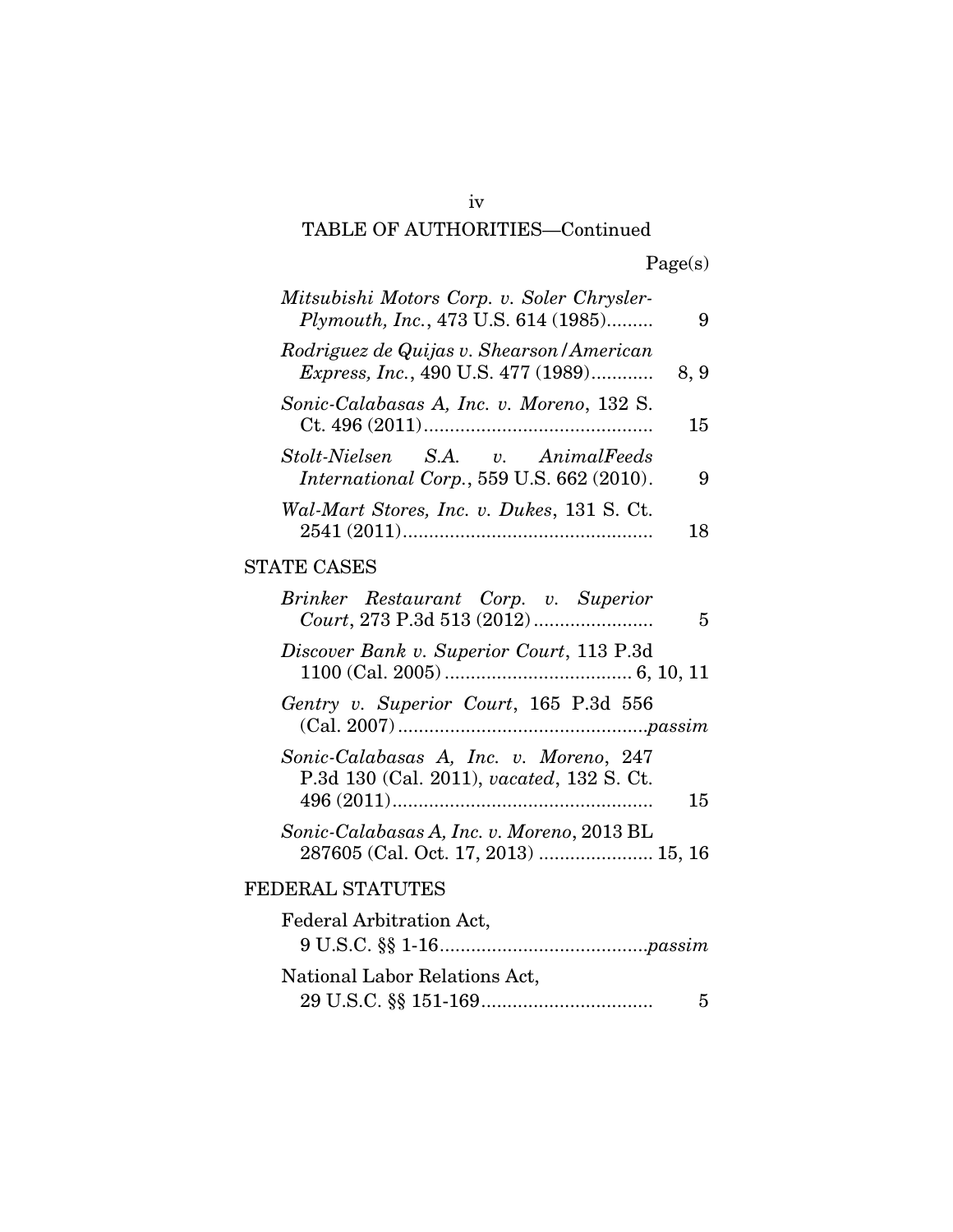## v TABLE OF AUTHORITIES—Continued

### STATE STATUTES Page(s)

| Private Attorneys General Act of 2004, |
|----------------------------------------|
|                                        |
| <b>OTHER AUTHORITIES</b>               |

## Steven Shavell, *Alternative Dispute Resolution: An Economic Analysis*, 24 J. Legal Stud. 1 (1995) .................................. 17 Stephen Ware, *Paying the Price of Process: Judicial Regulation of Consumer Arbitration Agreements*, 2001 J. Disp. Resol. 89 (2001) ......................................... 17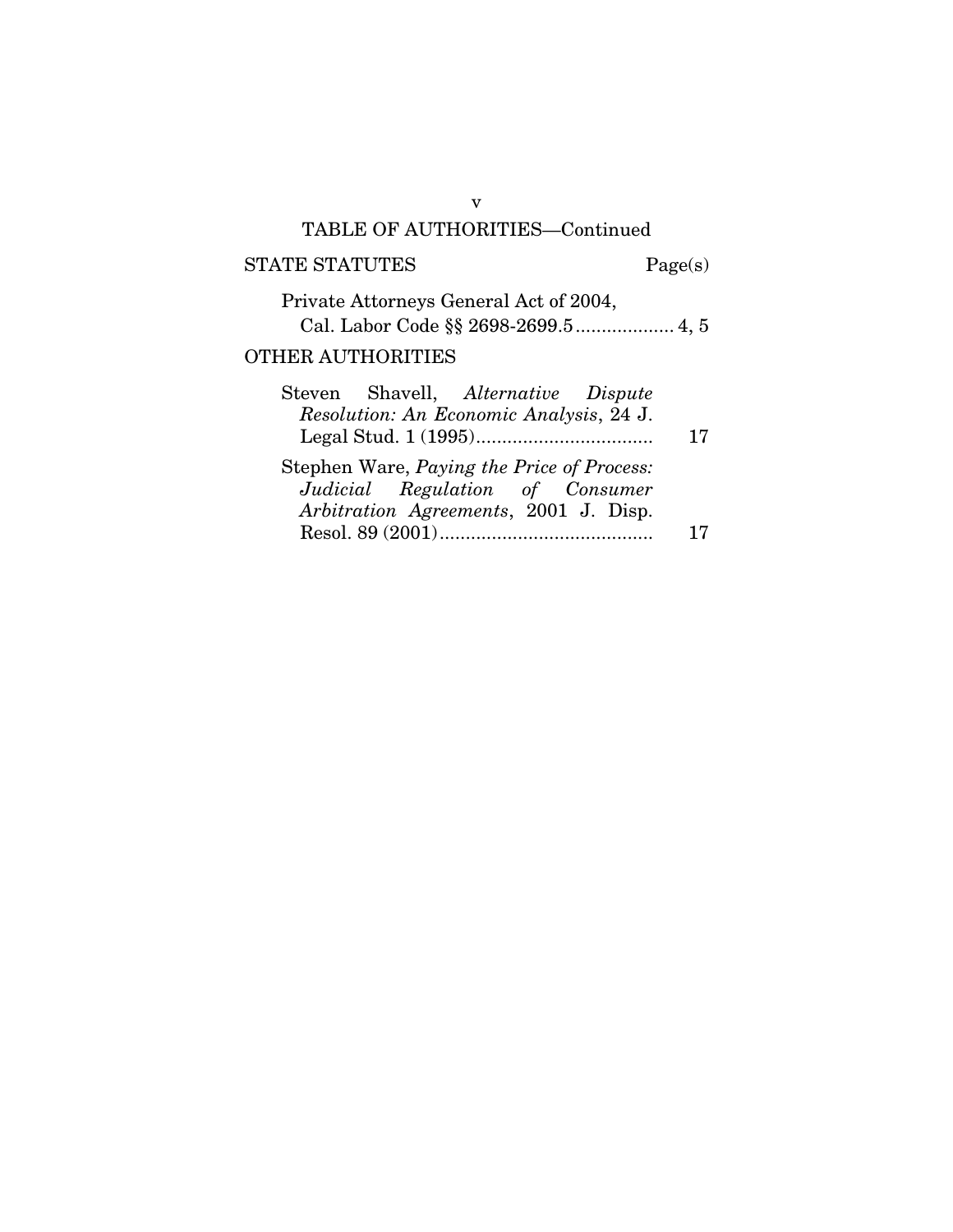### IN THE

# Supreme Court of the United States

# ———— No. 13-439 ————

CARMAX AUTO SUPERSTORES CALIFORNIA, LLC, *et al*., *Petitioners,* 

v.

JOHN WADE FOWLER, *et al., Respondents.* 

On Petition for a Writ of Certiorari to the California Court of Appeal

————

————

## BRIEF *AMICI CURIAE* OF THE EQUAL EMPLOYMENT ADVISORY COUNCIL, CHAMBER OF COMMERCE OF THE UNITED STATES OF AMERICA AND THE RETAIL LITIGATION CENTER, INC. IN SUPPORT OF PETITIONERS

The Equal Employment Advisory Council, Chamber of Commerce of the United States of America, and the Retail Litigation Center, Inc. respectfully submit this brief *amici curiae* in support of the petition for a writ of certiorari. $^1$ 

————

1

<sup>&</sup>lt;sup>1</sup> Counsel of record for all parties received notice at least 10 days prior to the due date of the *amici curiae's* intention to file this brief. All parties have consented to the filing of this brief. Counsel for *amici curiae* authored this brief in its entirety. No counsel for a party authored this brief in whole or in part, and no counsel or party made a monetary contribution intended to fund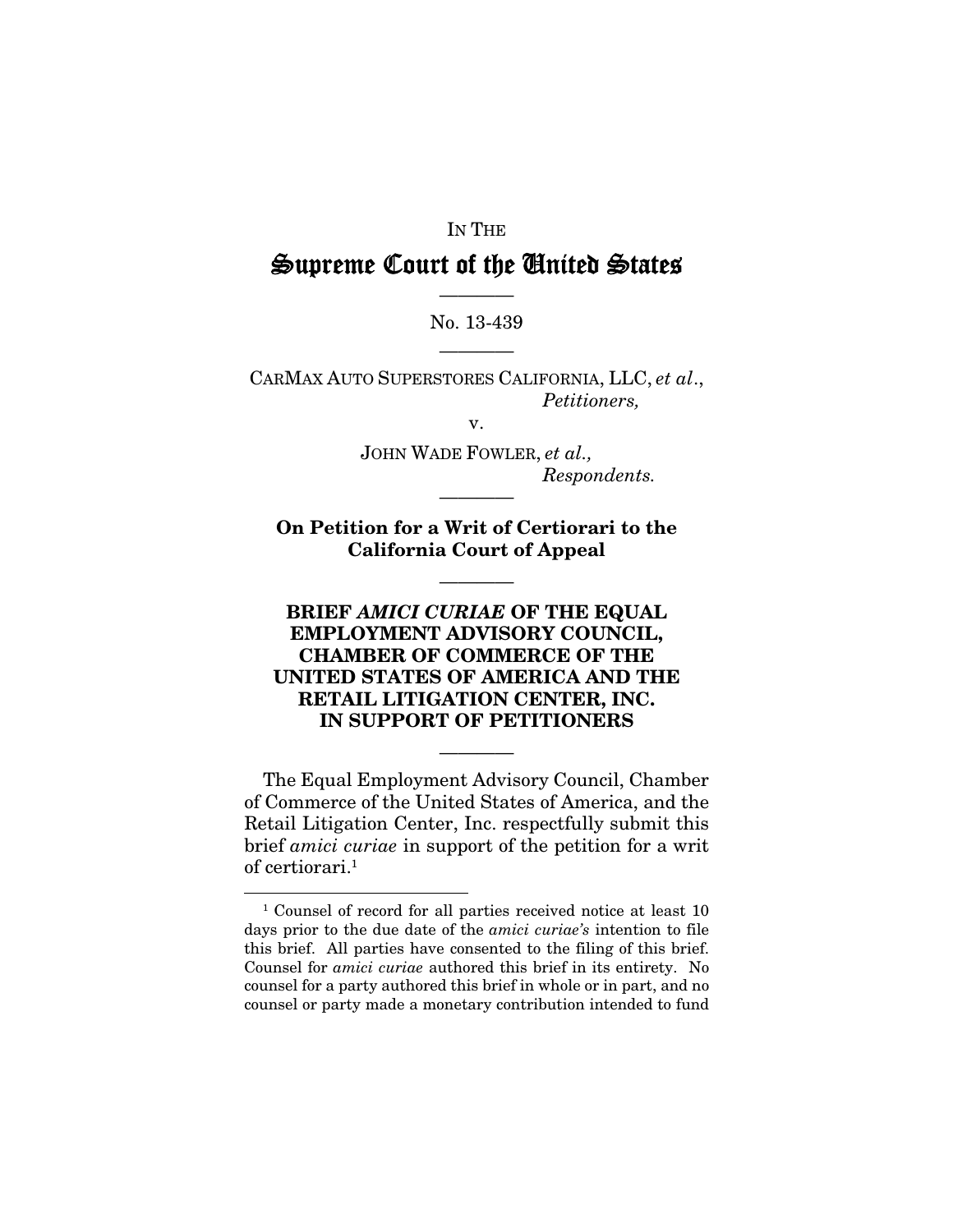#### INTEREST OF THE *AMICI CURIAE*

The Equal Employment Advisory Council (EEAC) is a nationwide association of employers organized in 1976 to promote sound approaches to the elimination of employment discrimination. Its membership includes over 250 major U.S. corporations, collectively providing employment to millions of workers. EEAC's directors and officers include many of industry's leading experts in the field of equal employment opportunity. Their combined experience gives EEAC a unique depth of understanding of the practical, as well as legal, considerations relevant to the proper interpretation and application of equal employment policies and requirements. EEAC's members are firmly committed to the principles of nondiscrimination and equal employment opportunity.

The Chamber of Commerce of the United States of America (Chamber) is the world's largest business federation. It represents 300,000 direct members and indirectly represents the interests of more than three million companies and professional organizations of every size, in every industry sector, and from every region of the country. An important function of the Chamber is to represent the interests of its members in matters before Congress, the Executive Branch, and the courts. To that end, the Chamber regularly files *amicus curiae* briefs in cases that raise issues of concern to the nation's business community.

The Retail Litigation Center, Inc. (RLC) is a public policy organization that identifies and engages in legal proceedings which affect the retail industry. The

1

the preparation or submission of this brief. No person other than *amici curiae*, their members, or their counsel made a monetary contribution to its preparation or submission.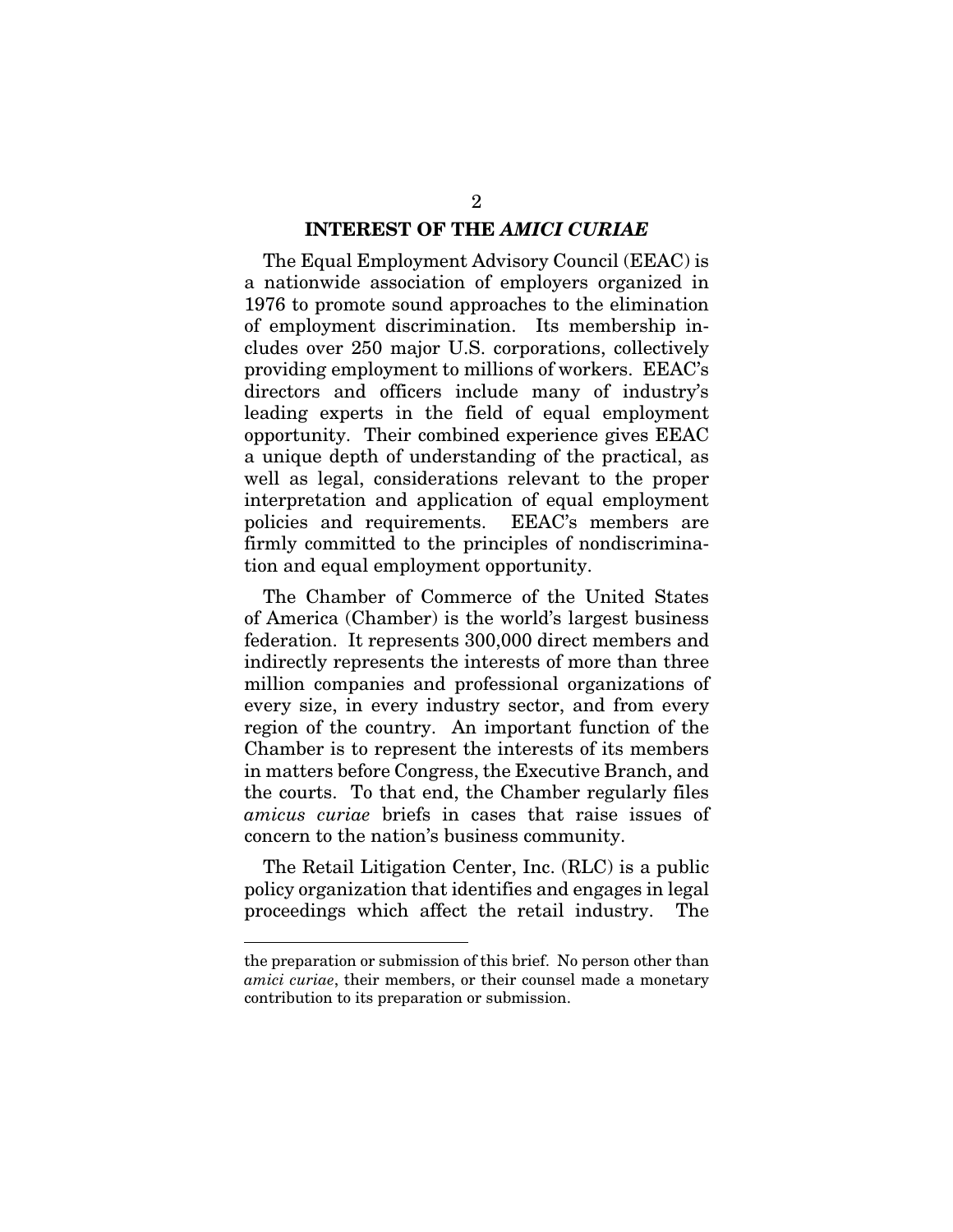RLC's members include many of the country's largest and most innovative retailers. The member entities whose interests the RLC represents employ millions of people throughout the United States, provide goods and services to tens of millions more, and account for tens of billions of dollars in annual sales. The RLC seeks to provide courts with retail-industry perspectives on important legal issues, and to highlight the potential industry-wide consequences of significant pending cases.

All of *amici's* member companies and entities are strongly committed to equal employment opportunity and seek to establish and enforce internal policies that are consistent with federal employment nondiscrimination laws. This commitment extends to the prompt and effective resolution of employment disputes using a variety of tools, including arbitration and other forms of alternative dispute resolution. Many of them have adopted company-wide policies requiring the use of binding arbitration to resolve all employmentrelated disputes. Some of those arbitration agreements contain class action waiver provisions, which primarily are designed to preserve the benefits of arbitration, while at the same time avoiding costly, complex, and protracted class-based litigation.

The court below, relying on the California Supreme Court's decision in *Gentry v. Superior Court*, 165 P.3d 556 (Cal. 2007), refused to enforce a class action waiver provision contained in an employment arbitration agreement because the trial court had failed to determine whether class arbitration would be a more effective means than individual arbitration of vindicating the rights of the putative class members. Because many of their members and entities have a substantial, nationwide business presence and thus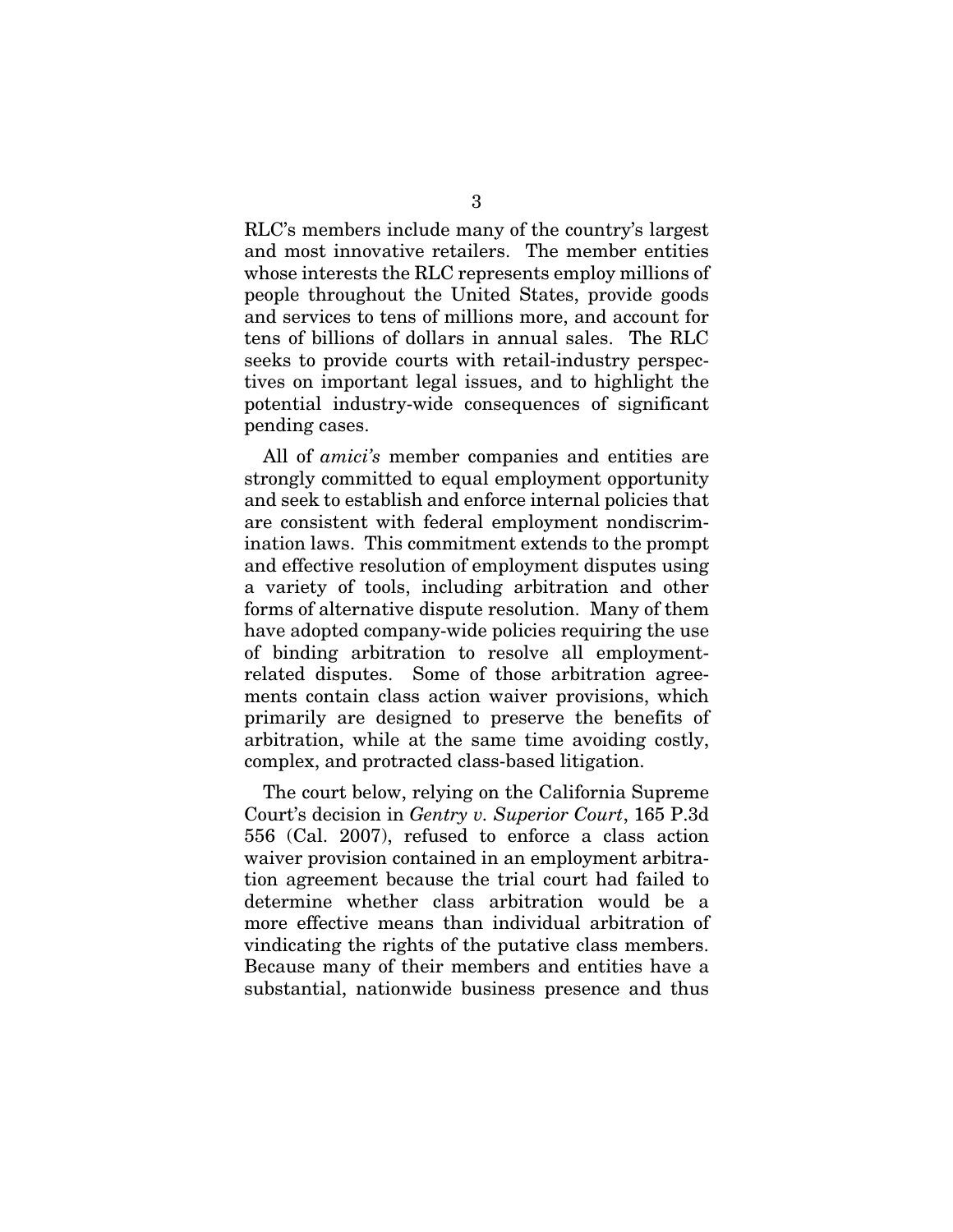have been defendants to employment litigation in numerous state courts, including California, *amici* have a direct and ongoing interest in the issues presented in this case regarding the extent to which a state may condition enforcement of an employment arbitration agreement on the availability of class procedures. Because of their experience in these matters, *amici* are well-situated to brief the Court on the concerns of the business community and the significance of this case to employers.

#### STATEMENT OF THE CASE

Petitioner CarMax maintains a dispute resolution program that requires employment-related disputes to be resolved using binding arbitration. Pet. App. 53a. The arbitration agreement contains a class waiver clause that provides, "The Arbitrator shall not consolidate claims of different Associates into one proceeding, nor shall the Arbitrator have the power to hear an arbitration as a class action (a class action involves an arbitration or lawsuit where representative members of a large group who claim to share a common interest seek collective relief)." *Id.* 

John Wade Fowler was a sales consultant with CarMax. Pet. App. 4a. In April 2008, he filed a putative class action on behalf of himself and similarly situated sales consultants accusing the company of, among other things, violations of California's wage and hour laws. *Id.* Another group of employees filed a related action, which included an additional claim for civil penalties under California's Private Attorneys General Act of 2004 (PAGA), Cal. Lab. Code §§ 2698- 2699.5. The two actions subsequently were consolidated. Pet. App. 5a.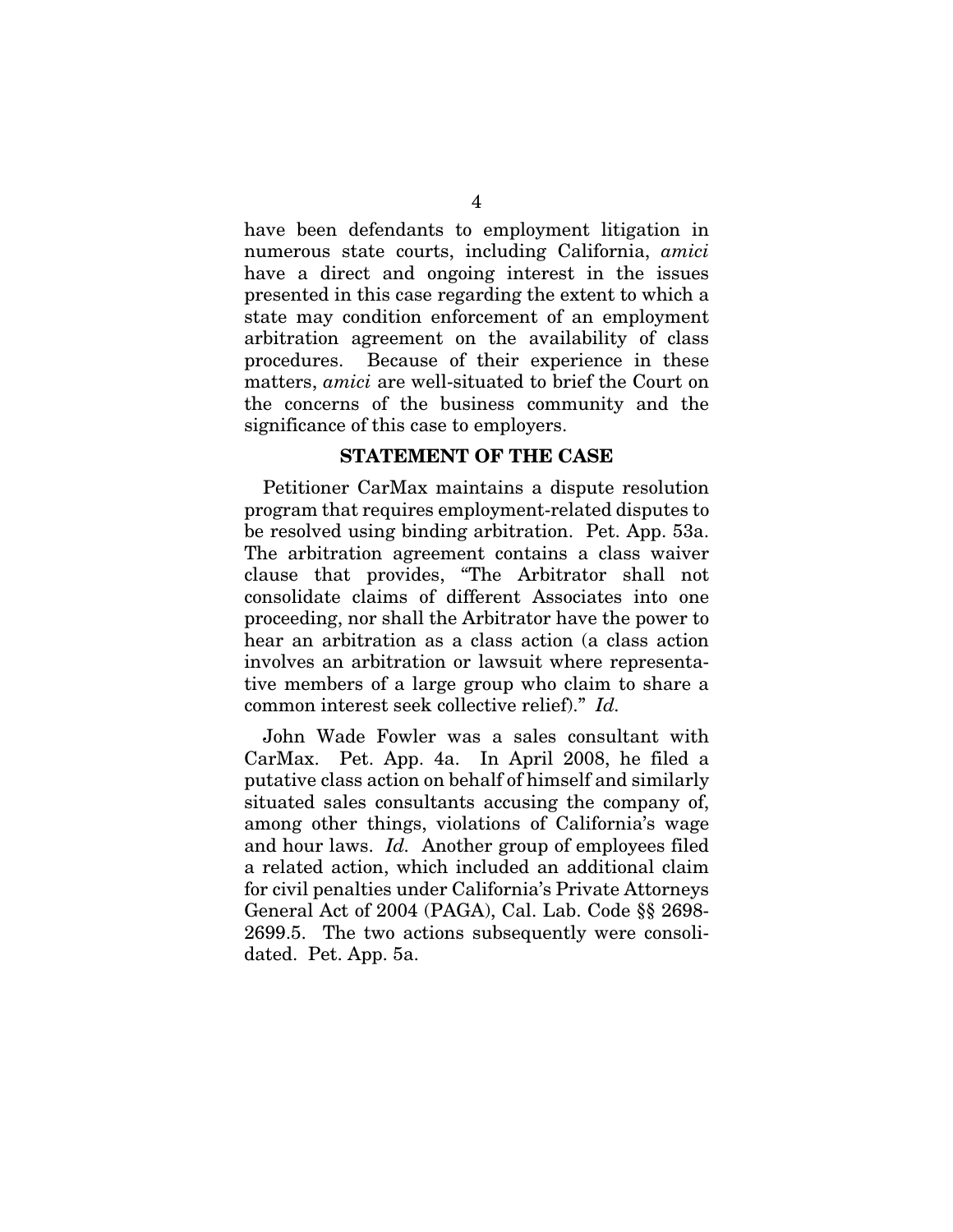On June 19, 2009, the trial court stayed the case pending a decision by the California Supreme Court in *Brinker Restaurant Corp. v. Superior Court*, 273 P.3d 513 (2012). On June 2, 2011, CarMax requested that the plaintiffs submit their claims to arbitration in light of *AT&T Mobility, LLC v. Concepcion*, 131 S. Ct. 1740 (2011), which had been decided on April 27, 2011. When the plaintiffs refused to submit voluntarily to arbitration, CarMax moved the court for an order vacating the stay and compelling individual arbitration. The plaintiffs opposed the motion, contending that (1) the company's actions in actively litigating the case to that point were inconsistent with an intention to arbitrate; (2) the arbitration agreement was unconscionable and therefore unenforceable; (3) *Concepcion*  did not overrule *Gentry*; (4) the agreement violates the National Labor Relations Act (NLRA), 29 U.S.C. §§ 151-169; and (5) the plaintiffs' PAGA claims are not subject to arbitration. Pet. App. 6a. After a hearing, the trial court granted CarMax's motion, rejecting every one of the plaintiffs' arguments. The plaintiffs then appealed to the California Court of Appeal. Pet. App. 7a.

Despite finding that CarMax had not waived the right to compel arbitration, and that the arbitration agreement as a whole was not unconscionable, the Court of Appeal reversed, concluding that *Gentry*  barred enforcement of the agreement's class waiver clause. In *Gentry*, it observed, the California Supreme Court held that an employment arbitration agreement containing a class waiver is unenforceable "under some circumstances in which such a provision would lead to a de facto waiver and would impermissibly interfere with employees' ability to vindicate unwaivable rights and to enforce overtime laws." Pet. App. 19a.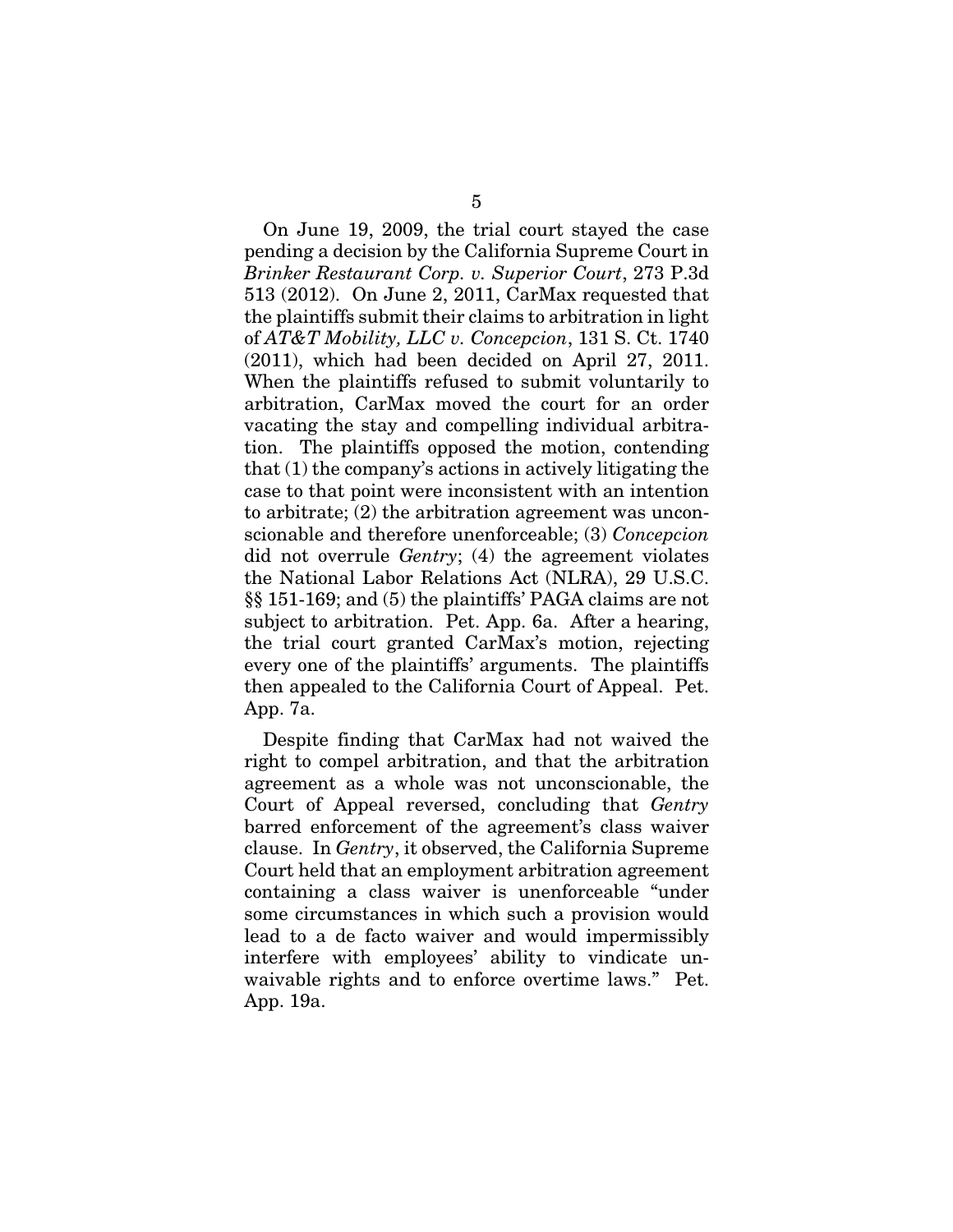The court found that the *Gentry* rule requires "a different analysis than *Discover Bank's* rule of substantive unconscionability for consumer contracts of adhesion." Pet. App. 18a. It pointed out that the *Discover Bank* test is a "legal determination subject to de novo review, while *Gentry* is based on whether a class action is a significantly more effective practical means of vindicating unwaivable statutory rights, which is a discretionary determination subject to abuse of discretion review." *Id.* Furthermore, in the court's view, because *Concepcion* was not an employment case in which "an employee's unwaivable statutory rights were involved," it "does not preclude our application of a *Gentry* analysis." *Id.* at 19a. It thus reversed the trial court's order compelling arbitration and remanded the case for further proceedings. Both parties unsuccessfully petitioned the California Supreme Court for review. CarMax filed its petition for a writ of certiorari with this Court on October 8, 2013.

### SUMMARY OF REASONS FOR GRANTING THE WRIT

This Court repeatedly has emphasized that a principal aim of the Federal Arbitration Act (FAA), 9 U.S.C. §§ 1-16, is to construe private arbitration agreements in accordance with the parties' intent. "[T]he FAA's proarbitration policy does not operate without regard to the wishes of the contracting parties." *Mastrobuono v. Shearson Lehman Hutton, Inc.*, 514 U.S. 52, 57 (1995). To the contrary, courts must "rigorously enforce agreements to arbitrate . . . in order to give effect to the contractual rights and expectations of the parties." *Green Tree Fin. Corp. v. Bazzle*, 539 U.S. 444, 458 (2003) (citations and internal quotations omitted).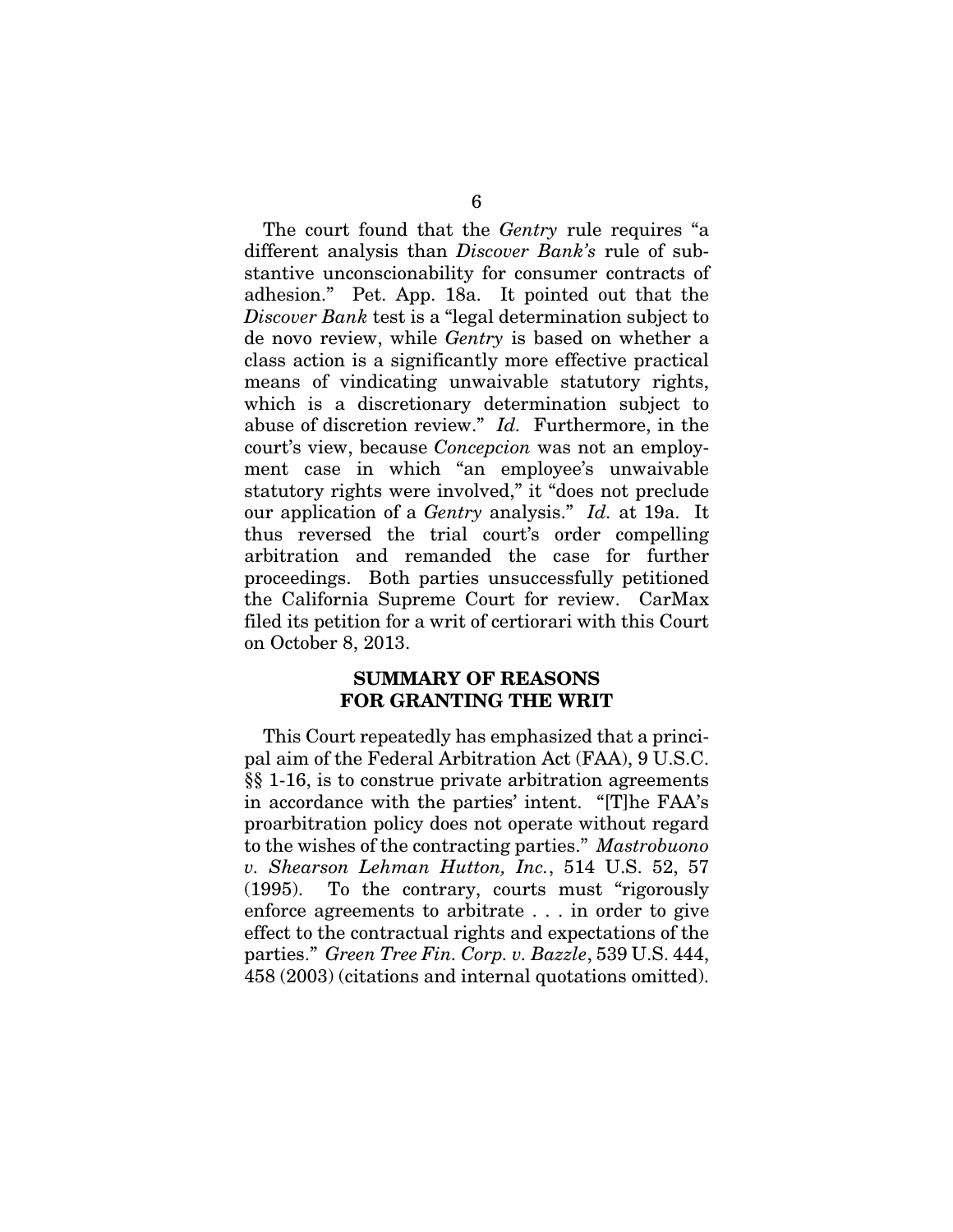In *AT&T Mobility, LLC v. Concepcion*, 131 S. Ct. 1740, 1745 (2011), this Court held that States may not condition the enforceability of consumer arbitration agreements on the availability of class arbitration procedures, recognizing that such a policy would undermine the FAA's expectation that agreements to arbitrate be enforced in accordance with their terms. Consistent with that principle, the Court last Term in *American Express Co. v. Italian Colors Restaurant*, 133 S. Ct. 2304 (2013), reversed a Second Circuit decision that held a class action waiver provision in a commercial arbitration agreement could not be enforced because requiring the plaintiffs to pursue their claims on an individual basis would be cost prohibitive and therefore would prevent them from effectively vindicating their rights. Read together, *Concepcion* and *Italian Colors* confirm the wellestablished principle that where the parties to an arbitration agreement have expressly waived the availability of certain procedures, such as class-wide arbitration, the FAA "leaves no place for the exercise of discretion by a district court, but instead mandates that district courts *shall* direct the parties to proceed to arbitration on issues as to which an arbitration agreement has been signed." *Dean Witter Reynolds, Inc. v. Byrd*, 470 U.S. 213, 218 (1985) (citation omitted).

The court below, relying on the California Supreme Court's ruling in *Gentry v. Superior Court*, 165 P.3d 556 (Cal. 2007), refused to enforce a class waiver contained in a valid employment arbitration agreement on the ground that class arbitration likely may "be a significantly more effective practical means of vindicating the rights of the affected employees than individual litigation or arbitration." Pet. App. 19a. Because it cannot be reconciled with *Concepcion* or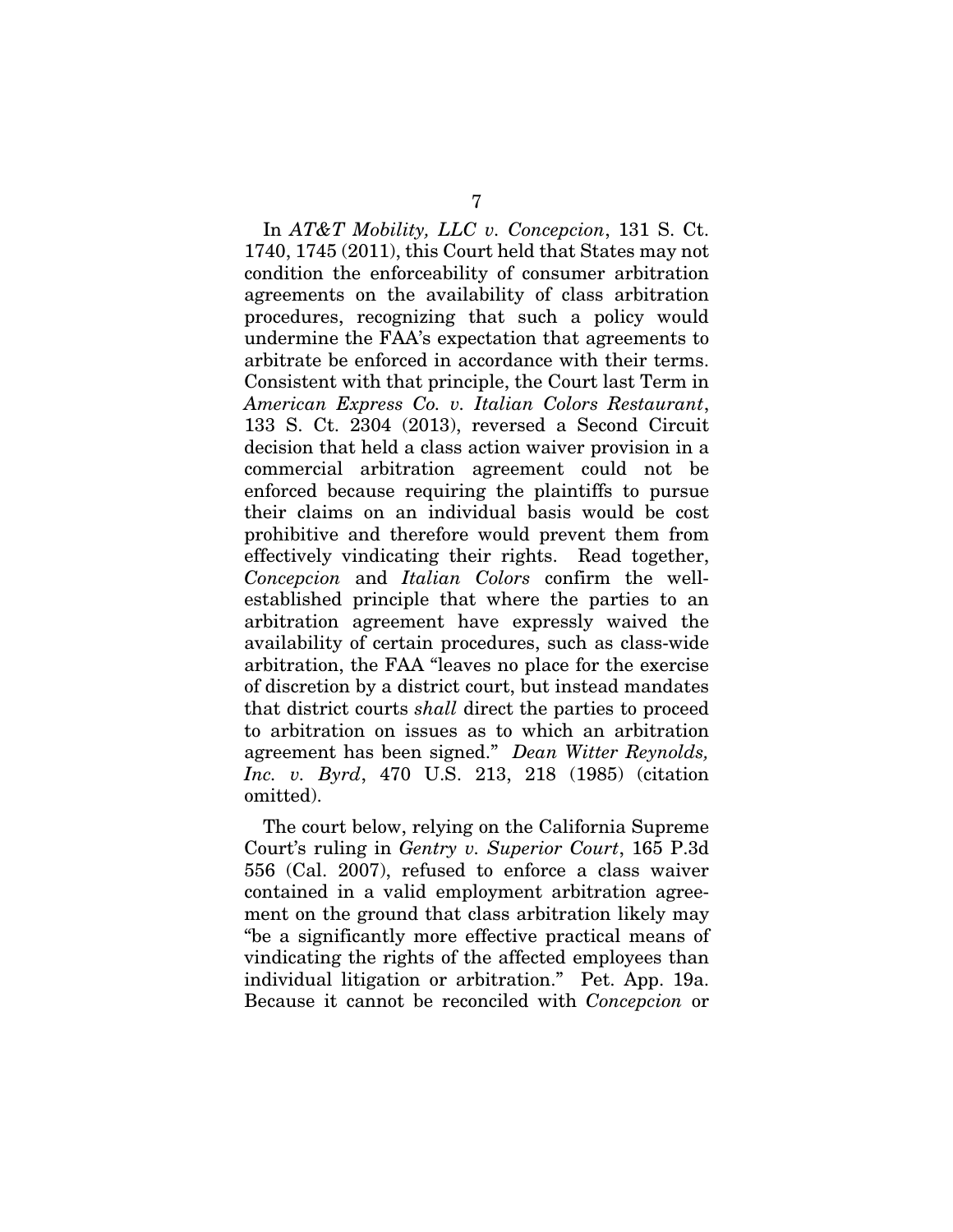*Italian Colors* and conflicts with the FAA, the decision below must be reversed.

The California public policy expressed in the decision below makes it extremely difficult to enforce a class arbitration waiver in an employment arbitration agreement, and thus undermines the practical benefits that inure to employers and employees alike by agreeing to arbitrate workplace disputes. Not only does it impose the costly burdens and procedural complexities associated with class litigation that both employers and employees, by agreeing to arbitrate, sought to avoid, but it also undermines uniform application of multistate employers' alternative dispute resolution procedures. The prospect of having to litigate, from State to State, the enforceability of their arbitration agreements creates a chilling effect on employers' efforts to establish binding arbitration programs, which benefits not only them but also their employees. It also significantly undercuts the strong federal policy, as repeatedly endorsed by this Court, favoring private arbitration of employment disputes.

#### REASONS FOR GRANTING THE WRIT

### I. THE DECISION BELOW CONFLICTS WITH THE FAA, AS CONSTRUED IN *CONCEPCION* AND *ITALIAN COLORS*

The Federal Arbitration Act (FAA), 9 U.S.C. §§ 1-16, "was enacted in 1925 in response to widespread judicial hostility to arbitration agreements." *AT&T Mobility, LLC v. Concepcion*, 131 S. Ct. 1740, 1745 (2011). The Act "declares as a matter of federal law that arbitration agreements 'shall be valid, irrevocable, and enforceable, save upon such grounds as exist at law or in equity for the revocation of any contract.'" *Rodriguez de Quijas v. Shearson/American Express,*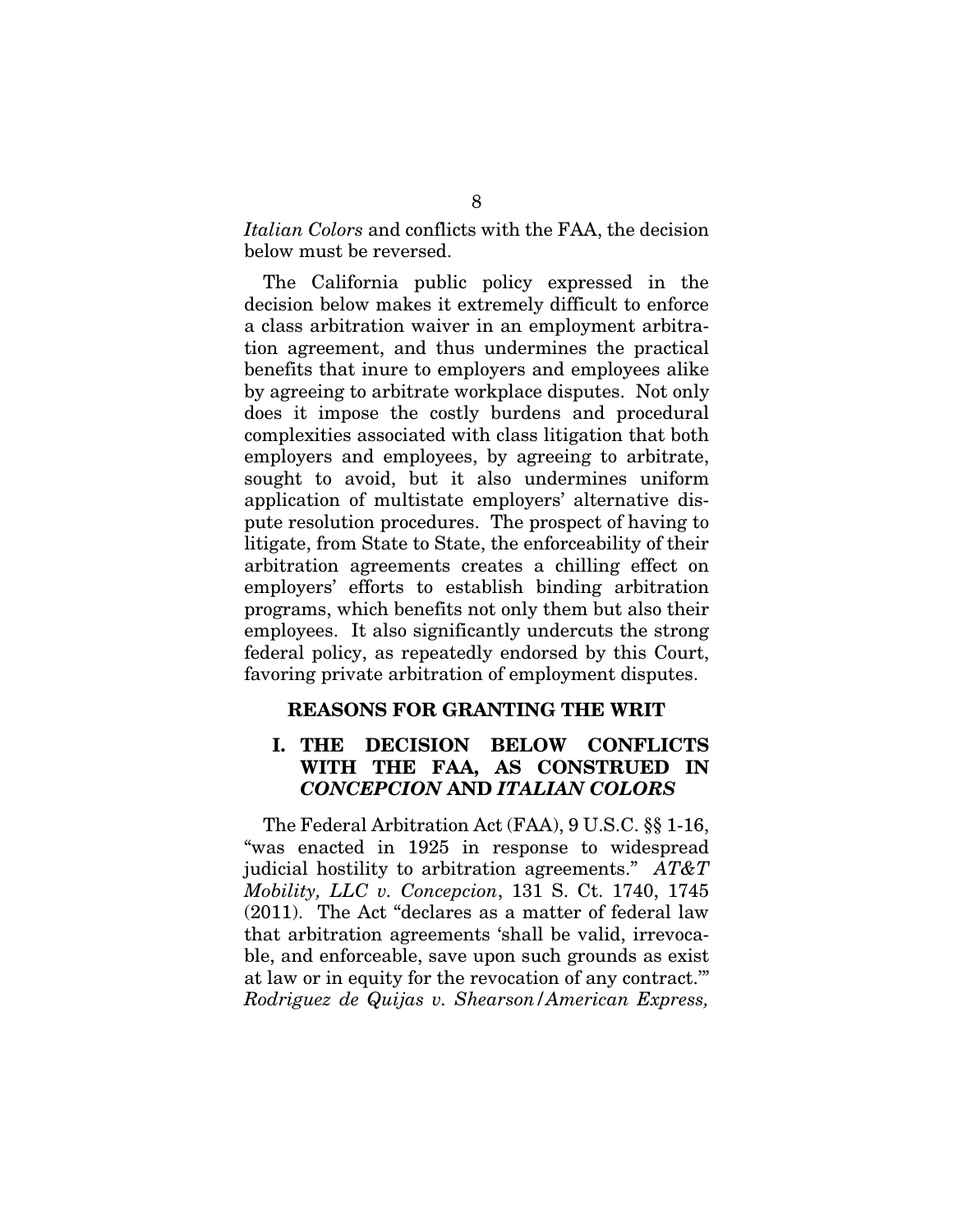*Inc.*, 490 U.S. 477, 483 (1989) (quoting 9 U.S.C. § 2). Accordingly, only generally applicable contract defenses, such as fraud, duress, or unconscionability, can be used to invalidate an arbitration agreement.

### A. The FAA Demands That Arbitration Agreements Be Enforced According To Their Terms

"Although § 2's saving clause preserves generally applicable contract defenses, nothing in it suggests an intent to preserve state-law rules that stand as an obstacle to the accomplishment of the FAA's objectives." *Concepcion*, 131 S. Ct. at 1748. Among the FAA's foundational principles is "that arbitration is a matter of consent, not coercion." *Stolt-Nielsen S.A. v. AnimalFeeds Int'l Corp.*, 559 U.S. 662, 681 (2010). Indeed, "'[the] preeminent concern of Congress in passing the Act was to enforce private agreements into which parties had entered,' a concern which 'requires that [courts] rigorously enforce agreements to arbitrate.'" *Mitsubishi Motors Corp. v. Soler Chrysler-Plymouth, Inc.*, 473 U.S. 614, 625-26 (1985) (quoting *Dean Witter Reynolds Inc. v. Byrd*, 470 U.S. 213, 221 (1985)). Thus, "[b]y its terms, the Act leaves no place for the exercise of discretion by a district court, but instead mandates that district courts *shall* direct the parties to proceed to arbitration on issues as to which an arbitration agreement has been signed." *Dean Witter Reynolds Inc.*, 470 U.S. at 218 (citations omitted).

In *Concepcion*, this Court addressed whether the "FAA prohibits States from conditioning the enforceability of certain arbitration agreements on the availability of classwide arbitration procedures." 131 S. Ct. at 1744. At issue in *Concepcion* was whether the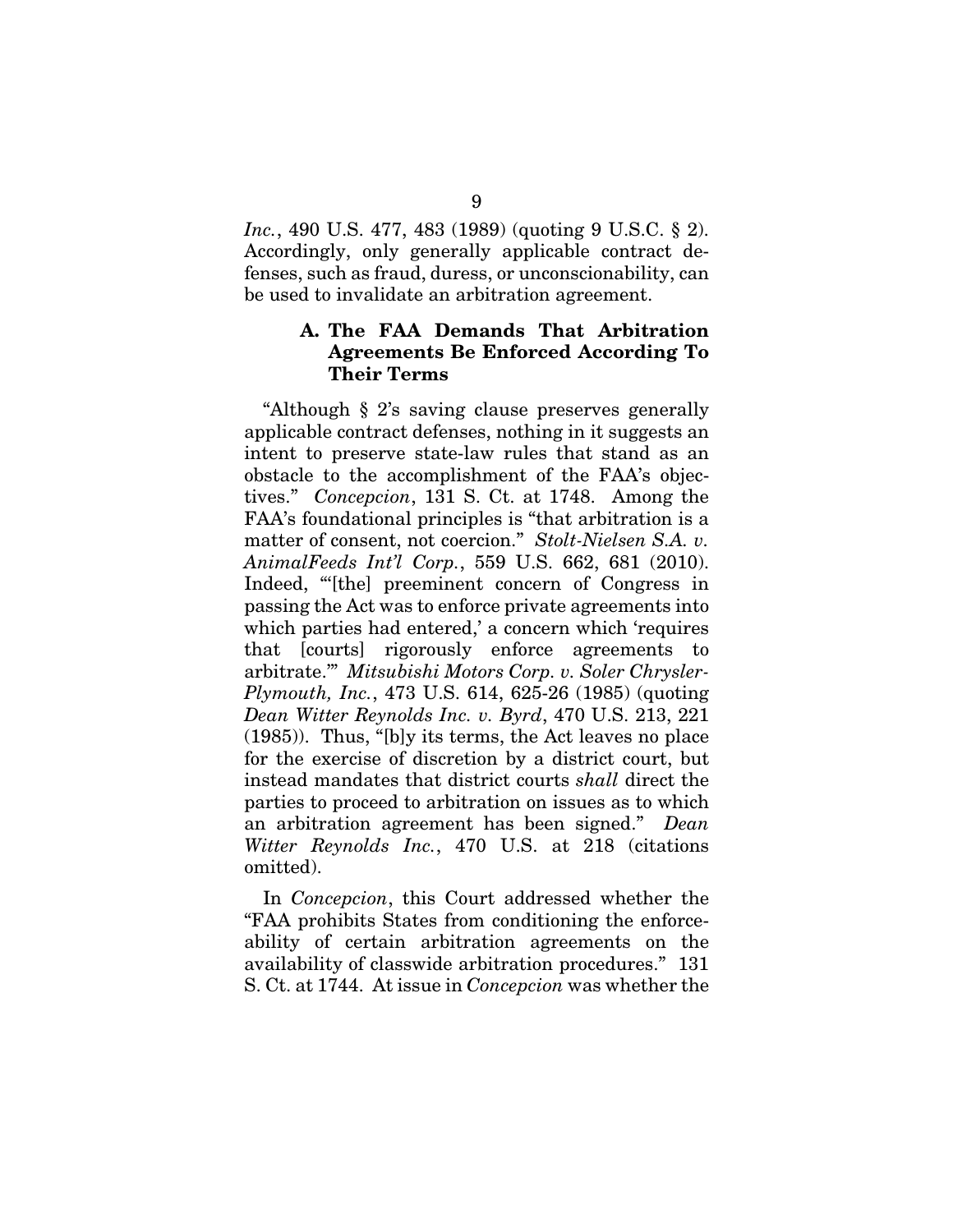special rule set out by the California Supreme Court in *Discover Bank v. Superior Court*, 113 P.3d 1100 (Cal. 2005), governing enforcement of consumer arbitration agreements containing class waiver provisions was consistent with the FAA.

Responding with a resounding "no," this Court held that by "[r]equiring the availability of classwide arbitration," California's *Discover Bank* "creates a scheme inconsistent with the FAA" because it "interferes with fundamental attributes of arbitration." 131 S. Ct. at 1748. "The point of affording parties discretion in designing arbitration processes is to allow for efficient, streamlined procedures tailored to the type of dispute." *Id.* at 1749. Thus, parties can choose an arbitral decisionmaker or process that will make arbitration as efficient, informal, and cost-effective as possible. *Id.* at 1749-52. Although the arbitration agreement at issue in *Concepcion* arose in the consumer context, the Court did not limit its holding to the facts or to consumer arbitration agreements, nor did it suggest that it intended to protect the "fundamental attributes of arbitration" only in the consumer context to the exclusion of arbitration agreements between employer and employee. *Id.* at 1748.

Relying on the California Supreme Court's "*Gentry"*  rule, the court below refused to enforce a class waiver contained in an employment arbitration agreement on the ground that class procedures could be significantly more effective than individual arbitration in vindicating the respondents' claims. Importantly, however, "[s]everal courts have concluded that the rule in *Gentry* is analogous to the *Discover Bank* rule, and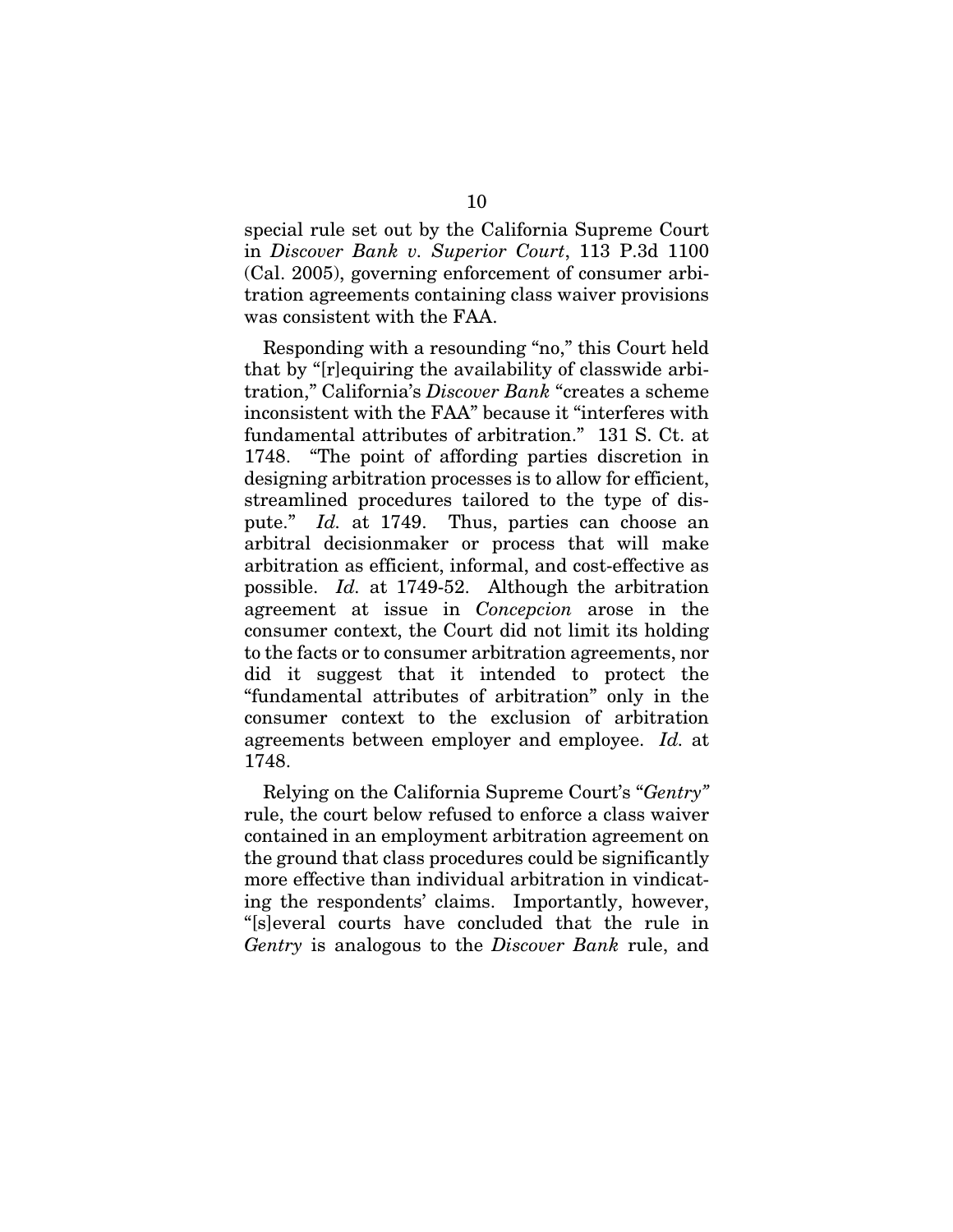therefore is preempted under *Concepcion.*" *Cunningham v. Leslie's Poolmart, Inc.*, 2013 BL 199888, at \*4 (C.D. Cal. June 25, 2013). As one court pointed out:

Like the *Discover Bank* rule, *Gentry* mandates the availability of class proceedings due to a California public policy favoring class actions for claims which would not otherwise be adjudicated due to social and economic obstacles that discourage individual claims. As other decisions have recognized, *Concepcion* is clear that such rules are preempted because they disfavor arbitration by mandating the use of class action procedures inconsistent with the nature of arbitration "envisioned by the FAA."

*Id.* As the trial court below similarly observed:

What is common to both *Discover Bank* and *Gentry* is the reliance on the premise that the court can and should attempt to rate the likely effectiveness of an arbitration process according to its agreed terms to accomplish the state-law policy objectives deemed important to the court, e.g. the enforcement of nonwaivable statutory rights, before the court will give effect to the contract previously made by the parties. It is this core premise which flies in the face of the majority's reasoning in *Concepcion*.

Pet. App. 41a-42a.

To the extent that the lower court's rationale rests on a state court ruling that effectively precludes bilateral arbitration of employment disputes where a trial court determines that class litigation would be more "effective" in vindicating an employee's rights, it suffers from the same fundamental defect that this Court addressed in *Concepcion*: it "interferes with the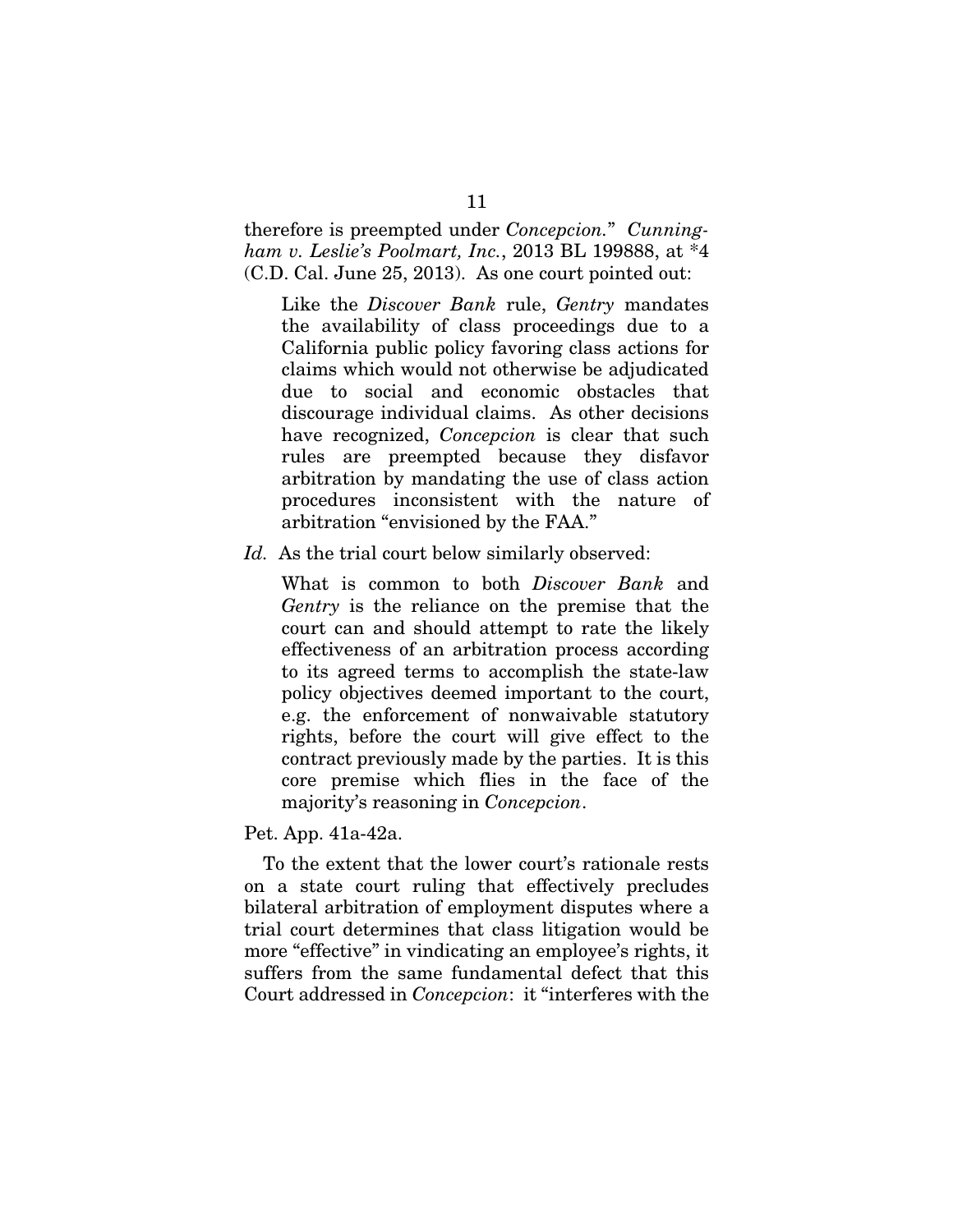fundamental attributes of arbitration" in the employment context "and thus creates a scheme inconsistent with the FAA." 131 S. Ct. at 1748. For that reason, and like the state rule invalidated in *Concepcion*, the *Gentry* rule at the core of the decision below is contrary to the FAA and represents an irreconcilable conflict with this Court's FAA jurisprudence.

## B. Mandating The Availability Of Class Procedures For Certain Types Of Claims On Policy Grounds Where There Exists No Contractual Basis For Doing So Contravenes The FAA

The court below refused to compel individual arbitration of the Respondents' claims out of a policy concern that doing so could deprive the putative class of the most effective means of ensuring compliance with state wage and hour laws. But since *Gilmer v. Interstate/Johnson Lane Corp.*, 500 U.S. 20 (1991), this Court has repeatedly reaffirmed the federal policy favoring enforcement of arbitration agreements in accordance with their terms. *See AT&T Mobility, LLC v. Concepcion*, 131 S. Ct. 1740 (2011); *Am. Express Co. v. Italian Colors Rest.*, 133 S. Ct. 2304 (2013); *see also Hall St. Assocs., LLC v. Mattel, Inc.*, 552 U.S. 576 (2008); *EEOC v. Waffle House, Inc.*, 534 U.S. 279 (2002); *Circuit City Stores, Inc. v. Adams*, 532 U.S. 105 (2001); *Green Tree Fin. Corp.-Ala. v. Randolph*, 531 U.S. 79 (2000). Those decisions confirm that state rules like *Gentry*, which "subject petitions to compel arbitration to special scrutiny as to the perceived adequacy of such arbitration or deny arbitration of state-law claims in the belief that state law *can* prohibit arbitration of state-law claims," Pet. App. 24a (emphasis added), are incompatible with the FAA.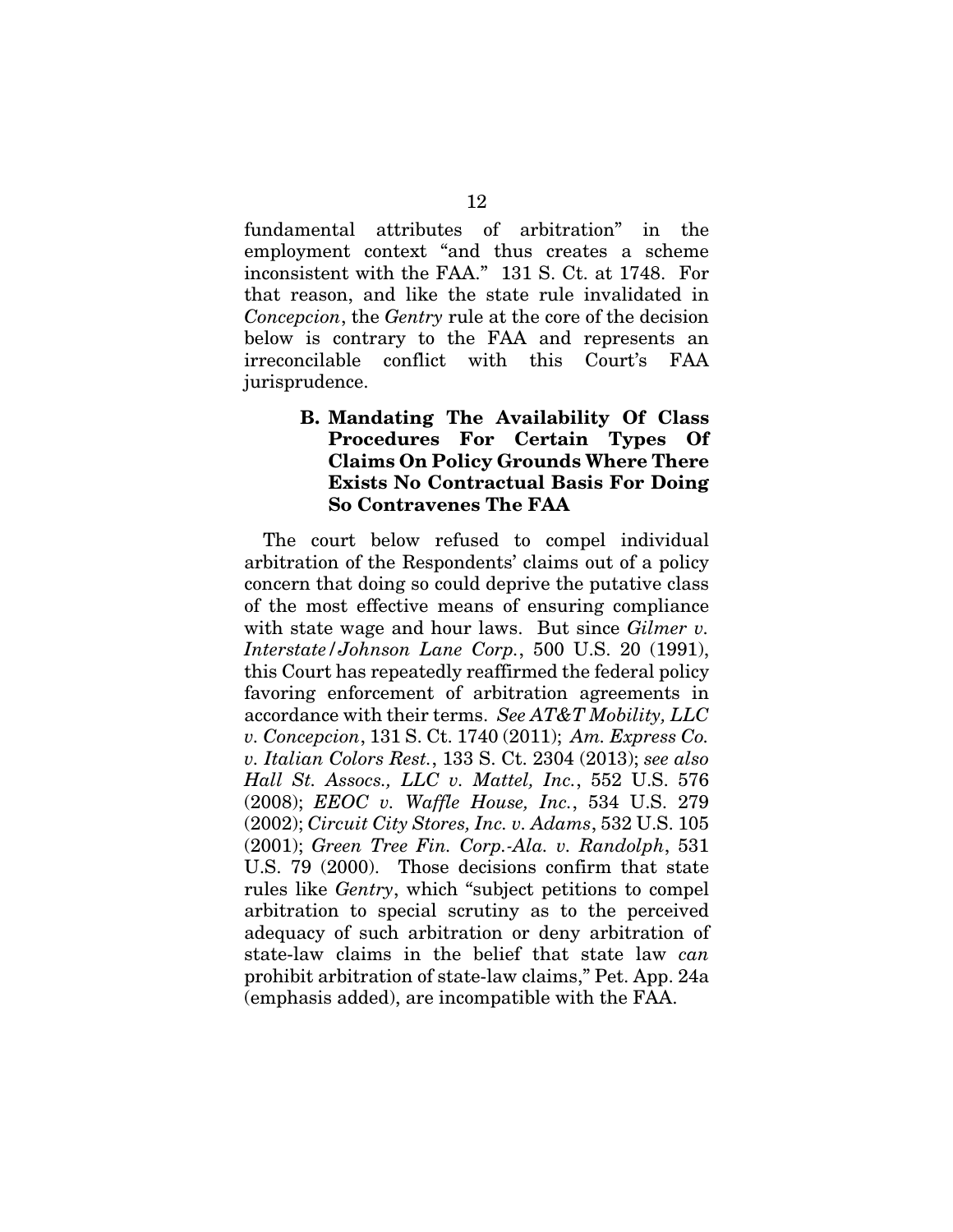Last Term, the Court in *Italian Colors* held that a party's agreement to forego class arbitration must be enforced, even if it happens that the cost of prosecuting an individual case may be prohibitively expensive. *Am. Express Co. v. Italian Colors Rest.*, 133 S. Ct. 2304 (2013). The Second Circuit had refused to enforce a commercial arbitration agreement containing a class waiver clause, concluding that the plaintiffs presented sufficient evidence that the "only economically feasible means" of pursuing their antitrust claims is "via a class action," 133 S. Ct. at 2311, even though the underlying law contained a fee-shifting provision that allowed successful plaintiffs to recover their litigation costs. In doing so, the Second Circuit found *Concepcion* inapplicable, as it never reached the specific question "whether a class-action arbitration waiver clause is enforceable even if the plaintiffs are able to demonstrate that the practical effect of enforcement would be to preclude their ability to vindicate their federal statutory rights." *In re Am. Express Merchs.' Litig.*, 667 F.3d 204, 212 (2d Cir. 2012), *rev'd sub nom.*, *Am. Express Co. v. Italian Colors Rest.*, 133 S. Ct. 2304 (2013).

Reversing, this Court squarely rejected the notion that the FAA allows for a broad, "effective vindication" exception. 133 S. Ct. at 2310-11. The Court reasoned:

The regime established by the Court of Appeals' decision would require—before a plaintiff can be held to contractually agreed bilateral arbitration—that a federal court determine (and the parties litigate) the legal requirements for success on the merits claim-by-claim and theoryby-theory, the evidence necessary to meet those requirements, the cost of developing that evidence, and the damages that would be recovered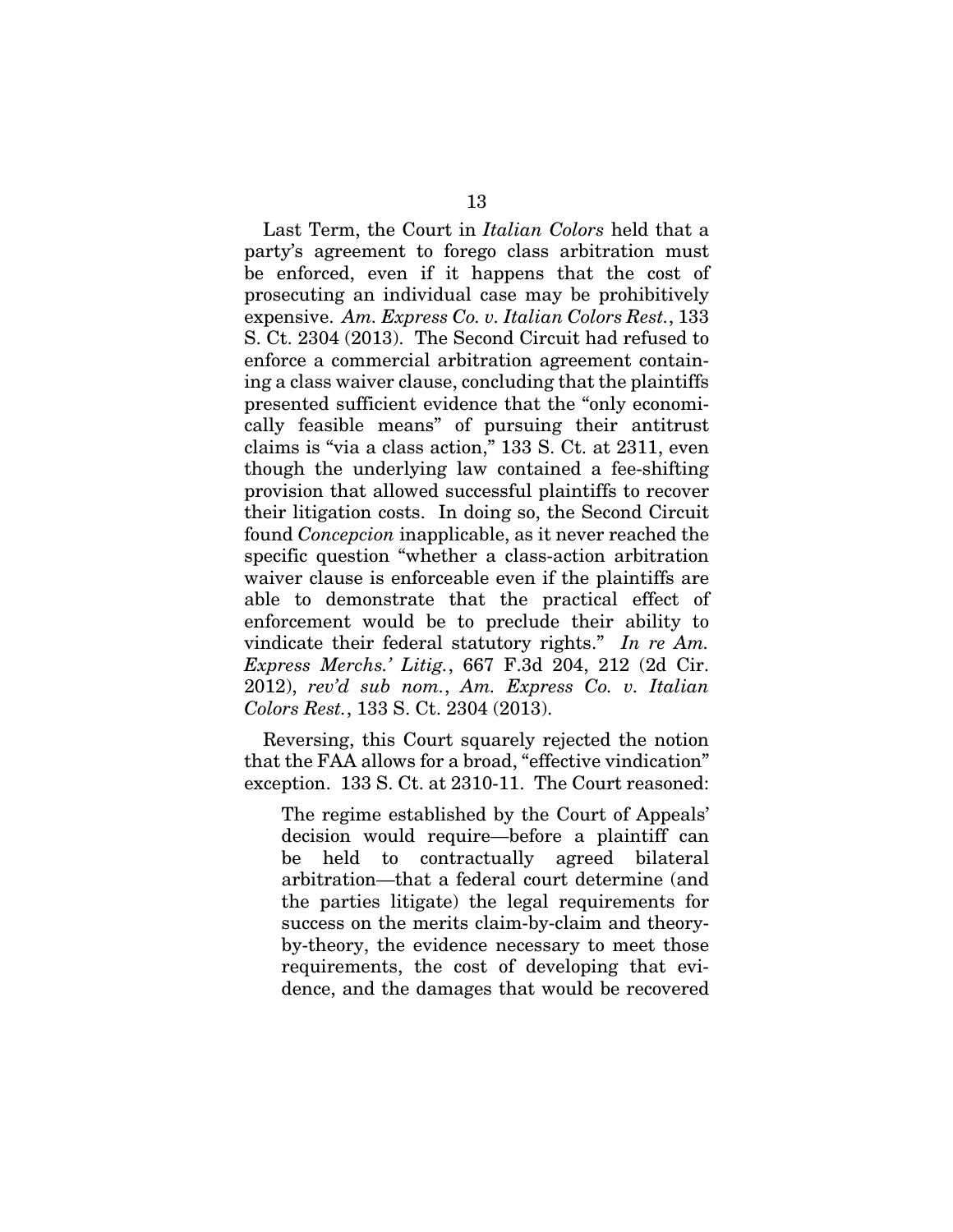in the event of success. Such a preliminary litigating hurdle would undoubtedly destroy the prospect of speedy resolution that arbitration in general and bilateral arbitration in particular was meant to secure. The FAA does not sanction such a judicially created superstructure.

*Id.* at 2312. Because *Gentry* requires precisely the same inquiry, it must be rejected for the same reason. *See also id.* ("Truth to tell, our decision in *AT&T Mobility* all but resolves this case. … We specifically rejected [there] the argument that class arbitration was necessary to prosecute claims 'that might otherwise slip through the legal system.'" (quoting *Concepcion*, 131 S. Ct. at 1753)).

## II. PERMITTING THE CALIFORNIA COURTS TO DISREGARD *CONCEPCION*  AND *ITALIAN COLORS* WOULD UNDERMINE THE CONSIDERABLE BEN-EFITS OF INDIVIDUAL ARBITRATION IN THE EMPLOYMENT CONTEXT

California's *Gentry* rule, as applied by the decision below, effectively establishes a special exception to the enforcement of class action waivers contained in employment arbitration agreements, resulting in a strange anomaly in federal arbitration policy. Yet this Court has never relegated employment arbitration agreements to second-tier status warranting a departure from the general rule that the FAA requires arbitration agreements to be enforced in accordance with their terms. To the extent *Gentry* sets out to place *employment* arbitration agreements in particular on unequal footing with other types of contracts, it is displaced by the FAA.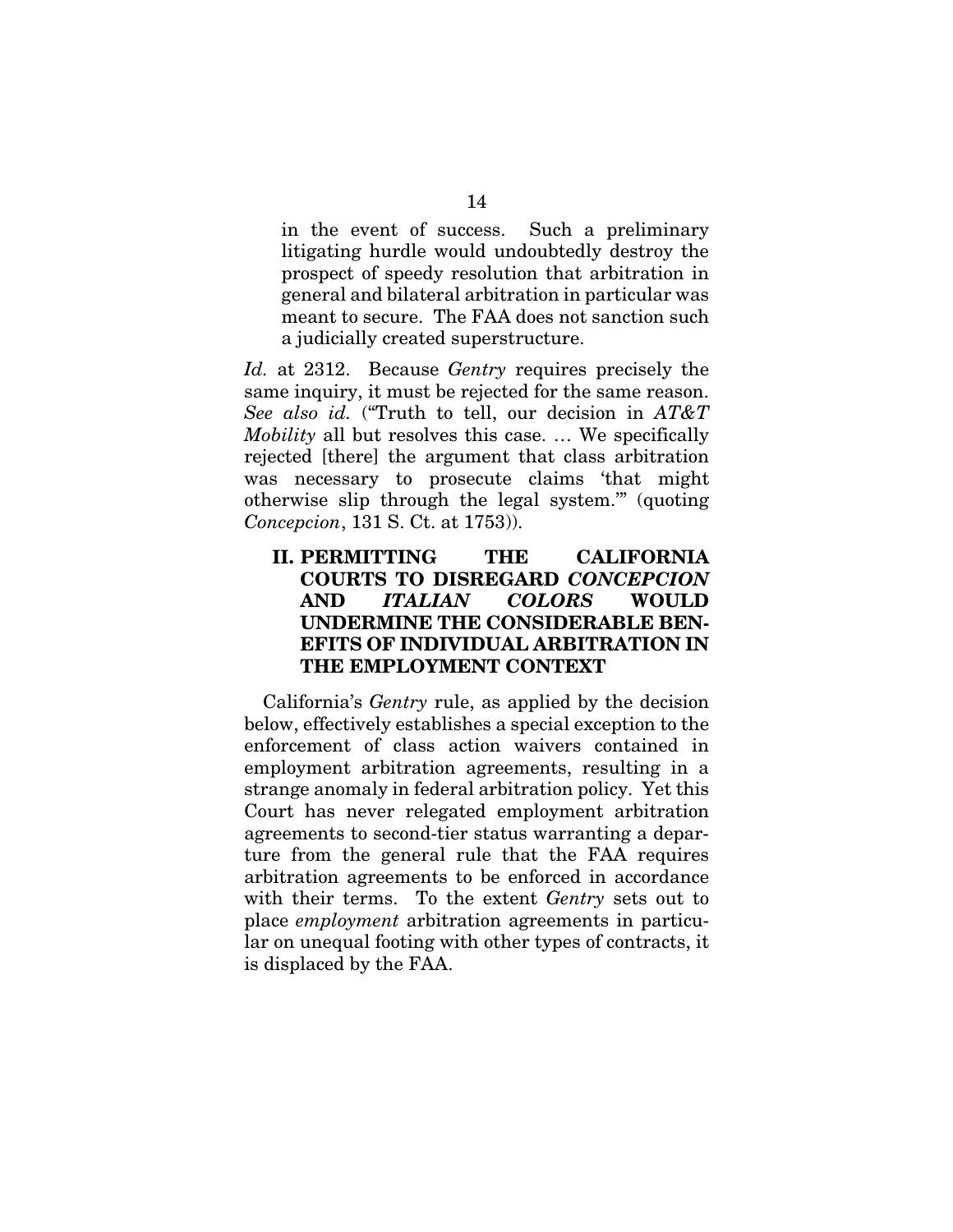## A. There Is No Basis For Creating A Special Exception To *Concepcion* And *Italian Colors* For Employment Arbitration Agreements

Without clear direction from this Court, California courts likely will continue to devise ways in which to avoid enforcement of bilateral employment arbitration agreements. In *Sonic-Calabasas A, Inc. v. Moreno*, ("*Sonic I*"), for example, the California Supreme Court refused to compel individual arbitration of the plaintiff's state wage claims, concluding that doing so would deprive the plaintiff of his right to invoke a special, statutorily-created wage dispute resolution mechanism referred to as the "'Berman' hearing." 247 P.3d 130, 133 (Cal. 2011). The employer subsequently filed a petition for a writ of certiorari with this Court, which granted the petition, vacated the judgment, and remanded the case for reconsideration in light of *Concepcion*. *Sonic-Calabasas A. Inc. v. Moreno*, 132 S. Ct. 496 (2011).

On remand, the California Supreme Court on October 17, 2013 held, as it must, that "the FAA preempts *Sonic I's* rule requiring arbitration of wage disputes to be preceded by a Berman hearing …." *Sonic-Calabasas A, Inc. v. Moreno*, ("*Sonic II*"), 2013 BL 287605, at \*24 (Cal. Oct. 17, 2013). It nevertheless refused to compel arbitration, concluding that further fact-finding was required regarding the plaintiff's contention that the agreement is unconscionable, and therefore unenforceable on that ground. The court further observed that evaluating the extent to which an arbitration agreement impermissibly stands in the way of a plaintiff's right to a Berman hearing does not interfere with the "fundamental attributes" of arbitration as described by this Court in *Italian Colors*, 133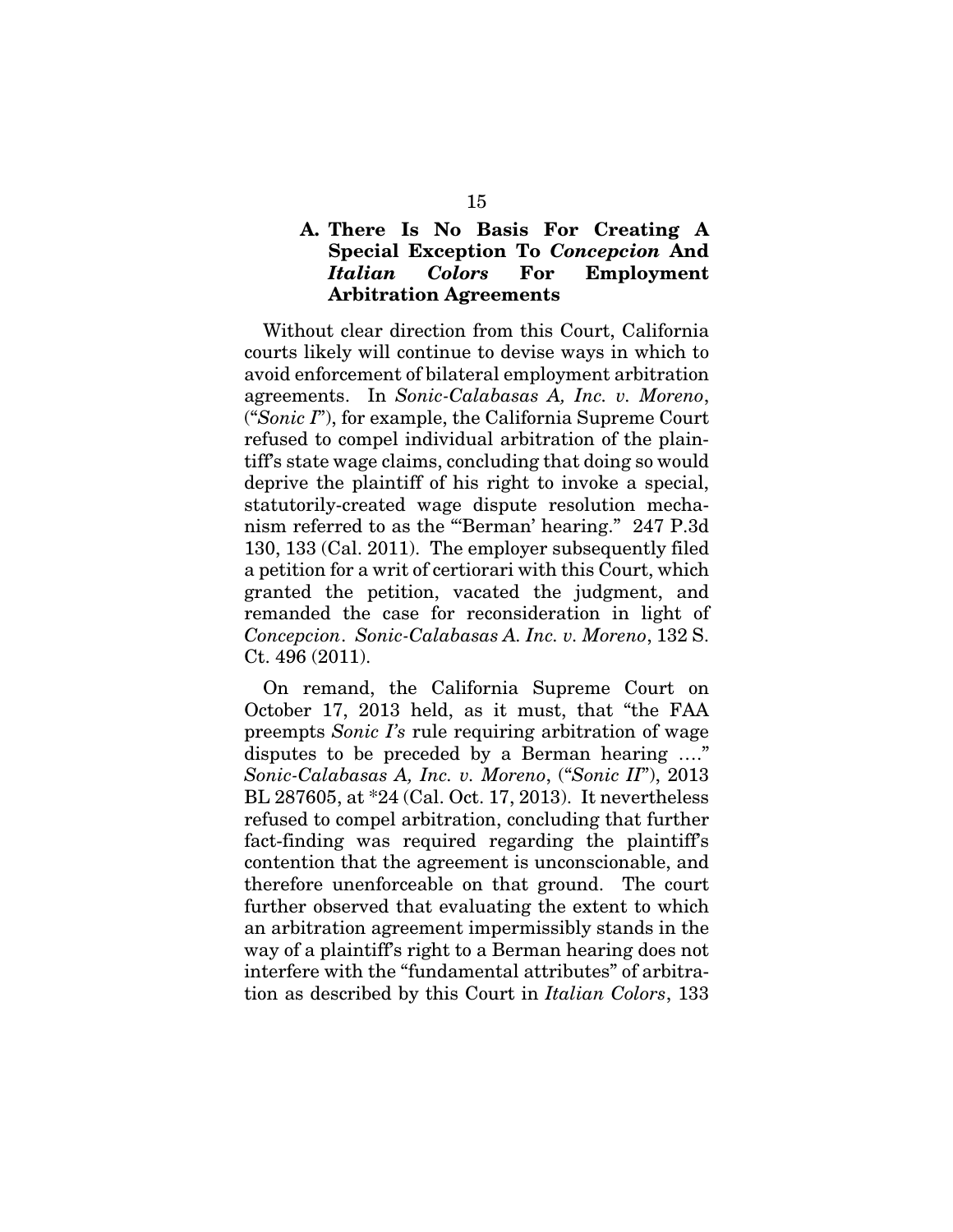S. Ct. at 2312, suggesting that a Berman hearing may indeed be "more streamlined" than arbitration. *Sonic II*, 2013 BL 287605, at \*24.

Associate Justice Chin "disagree[d] with the majority that, so long as states and their courts do not interfere with fundamental attributes of arbitration, *Concepcion* allows them to invalidate arbitration agreements as unconscionable based on a policy judgment that the arbitration procedure is not adequately affordable and accessible." *Id.* at \*59 (Chin, J., concurring in part and dissenting in part). To the contrary:

[U]nder the FAA, a state court may not, based on principles of unconscionability, refuse to enforce an arbitration agreement according to its terms simply because the arbitration procedure lacks features the Legislature, as a matter of policy, established for "a particular class" – employees – to "mitigate the risks and costs of pursuing" wage claims or to make recovery of wages owed more "accessible, informal, and affordable." In enacting the FAA, Congress "intended to foreclose [such] legislative attempts to undercut the enforceability of arbitration agreements."

*Id.* at \*60 (citations omitted).Because the decision below reflects the California courts' persistent, irrational hostility toward employment arbitration despite the FAA's clear command to enforce employment arbitration agreements as written, review and reversal by this Court is warranted.

Aside from the statutory mandate that arbitration agreements be enforced according to their terms, "[f]or parties to employment contracts … there are real benefits to the enforcement of arbitration provisions."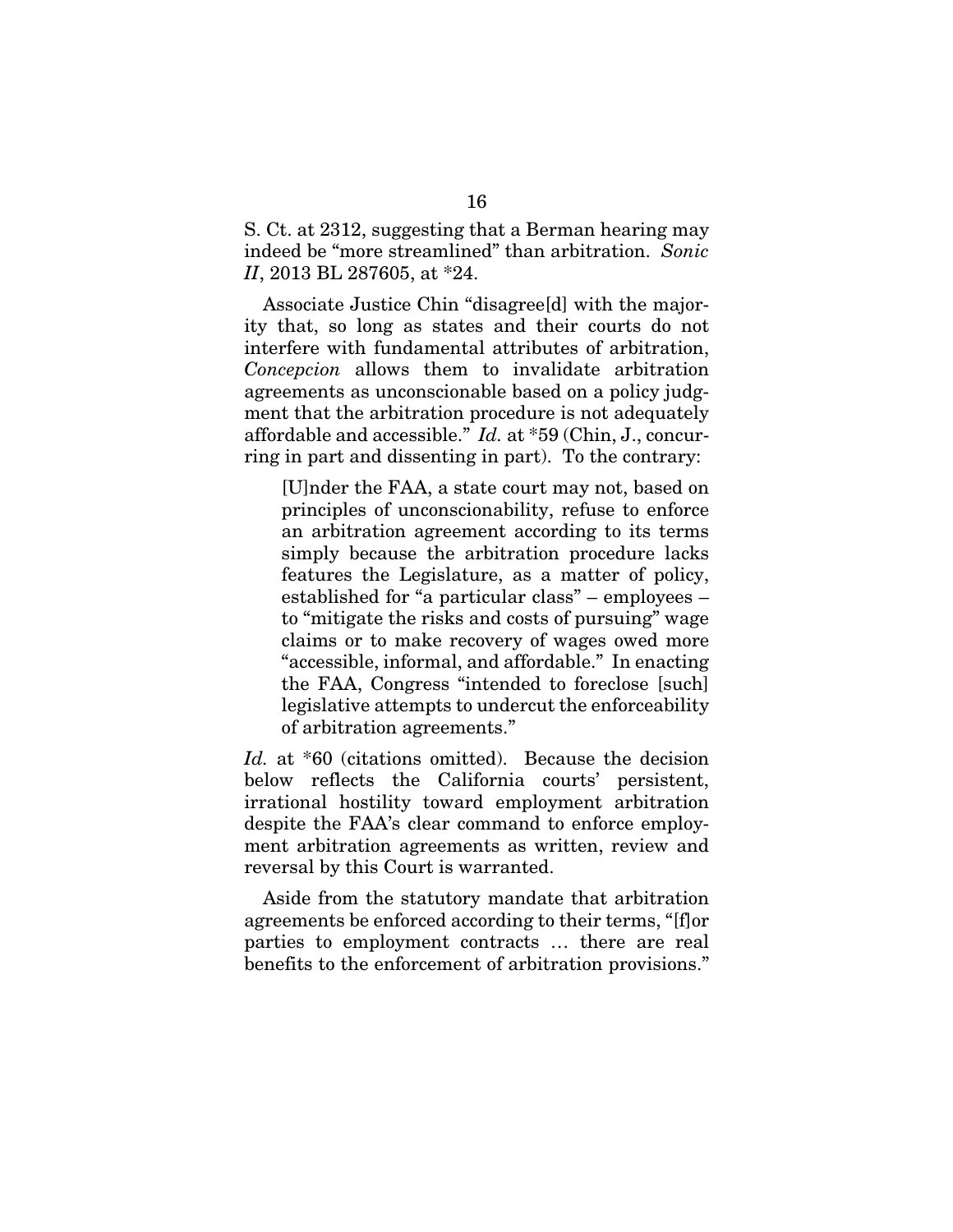*Circuit City Stores, Inc. v. Adams*, 532 U.S. 105, 122- 23 (2001). As this Court observed over a decade ago:

We have been clear in rejecting the supposition that the advantages of the arbitration process somehow disappear when transferred to the employment context. Arbitration agreements allow the parties to avoid the costs of litigation, a benefit that may be of particular importance in employment litigation, which often involves smaller sums of money than disputes concerning commercial contracts.

Id. (citation omitted). Imposing class action procedures on parties who expressly agreed to waive such procedures in favor of bilateral arbitration changes the nature of arbitration to such a degree that it becomes a burden on the parties, rather than a means of resolving their dispute efficiently and in a less costly manner.

The risk is especially acute in the employment context. Indeed, for most of these disputes, the *only* realistic access to justice is through arbitration. If employees or small businesses with small individualized claims do not have access to simplified, low-cost arbitration and are forced into court, they could be priced out of the judicial system entirely. And it is not just employees with disputes who benefit from arbitration. The lower cost of dispute resolution reduces the costs of doing business, which manifests in lower prices for consumers and higher wages for employees. *See, e.g.*, Stephen Ware, *Paying the Price of Process: Judicial Regulation of Consumer Arbitration Agreements*, 2001 J. Disp. Resol. 89, 91 (2001); Steven Shavell, *Alternative Dispute Resolution: An Economic Analysis*, 24 J. Legal Stud. 1, 5–7 (1995).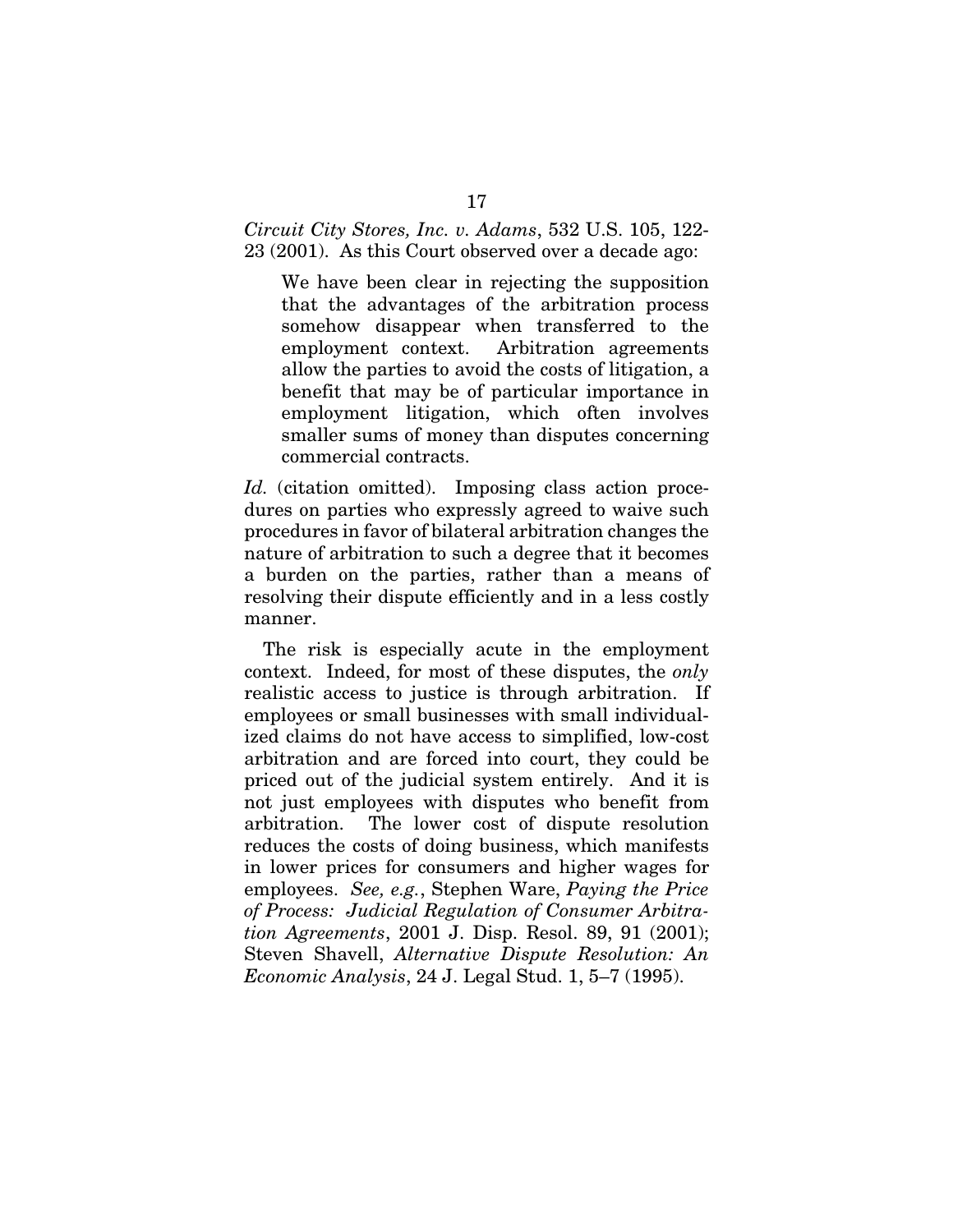In particular, class-based employment claims can be extremely complex and time-consuming to defend. Title VII damage claims, for instance, require particularized analysis of the facts and circumstances of each employment action, and of the degree of actual harm to each class member if liability is found. Attempting to resolve Title VII class-based claims in arbitration would not be particularly efficient or cost-effective. Moreover, allowing class arbitration of employment disputes would enable savvy plaintiffs to avoid the strict requirements of, and deny defendants the due process protections afforded by, the federal procedural rules governing class action litigation. *Cf. Wal-Mart Stores, Inc. v. Dukes*, 131 S. Ct. 2541 (2011).

### B. *Gentry* Calls Into Question The Long-Term Viability Of Employment Arbitration Programs

If *Gentry* is allowed to stand, employers are all but assured that California courts will continue to deem arbitration agreements containing class action waivers unenforceable, contrary to the holdings and rationales in *Concepcion* and *Italian Colors*. This case presents an appropriate vehicle for this Court to clarify that *Concepcion* and *Italian Colors* apply fully in employment cases. Were it otherwise, employees and employers would lose the well-recognized benefits of alternative dispute resolution programs containing a bilateral arbitration component – an outcome that significantly undercuts the strong federal policy, as embodied in the FAA and repeatedly endorsed by this Court, favoring private arbitration of employment disputes.